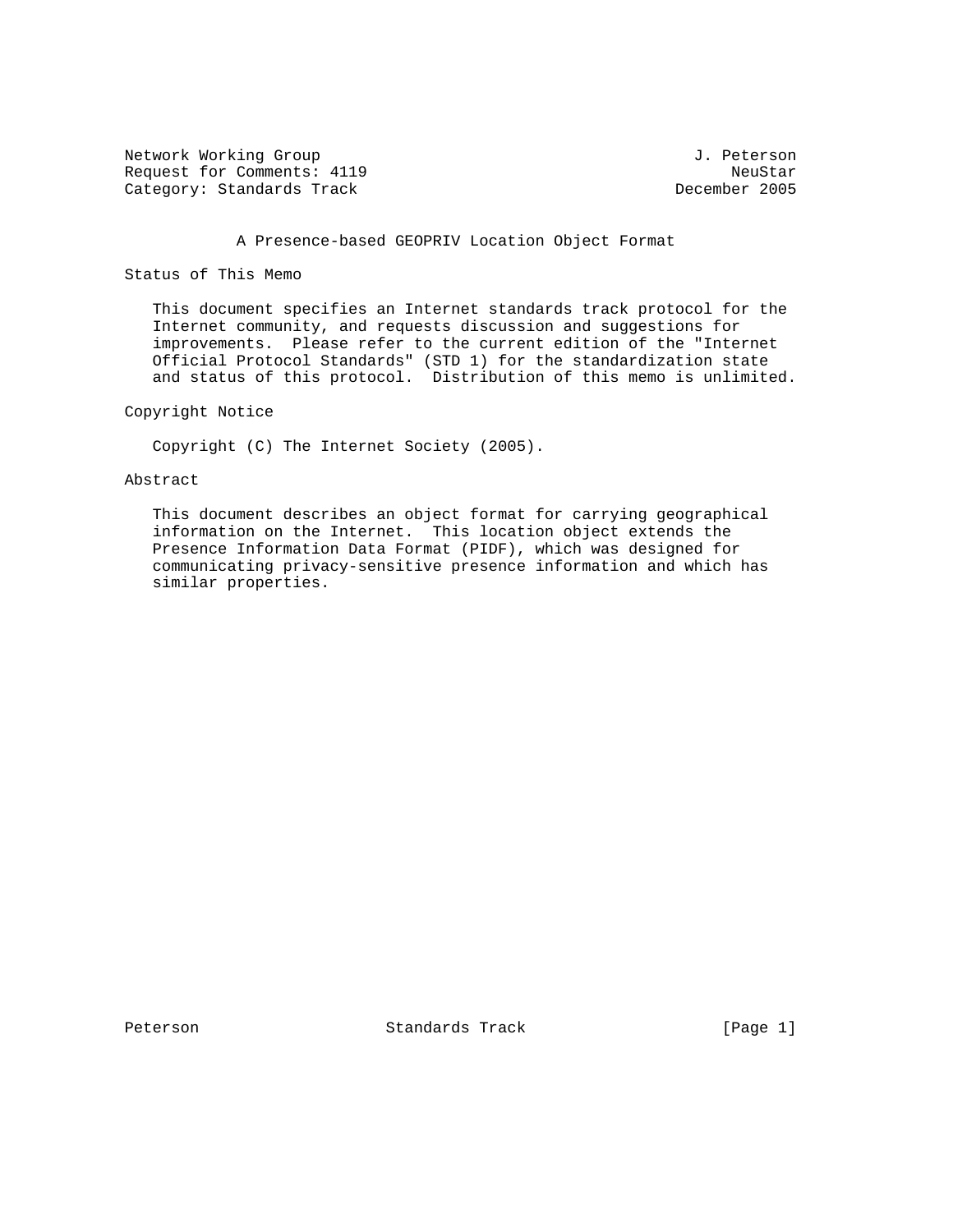# Table of Contents

|                | 1.1. Conventions Used in This Document 3               |
|----------------|--------------------------------------------------------|
|                |                                                        |
|                |                                                        |
|                | 2.2. Extensions to PIDF for Location and Usage Rules 5 |
|                |                                                        |
|                |                                                        |
|                |                                                        |
|                |                                                        |
|                |                                                        |
|                |                                                        |
|                | 3. Carrying PIDF in a Using Protocol 15                |
| 4.             |                                                        |
| 5 <sub>1</sub> |                                                        |
|                |                                                        |
|                |                                                        |
|                |                                                        |
|                | 6.3. URN Sub-Namespace Registration for                |
|                | urn:ietf:params:xml:ns:pidf:geopriv10 18               |
|                |                                                        |
|                | A. Appendix: NENA Provided-by Schema 20                |
|                |                                                        |
|                |                                                        |
|                |                                                        |

## 1. Introduction

 Geographical location information describes a physical position in the world that may correspond to the past, present, or future location of a person, event, or device. Numerous applications used in the Internet today benefit from sharing location information (including mapping/navigation applications, 'friend finders' on cell phones, and so on). However, such applications may disclose the whereabouts of a person in a manner contrary to the user's preferences. Privacy lapses may result from poor protocol security (which permits eavesdroppers to capture location information), inability to articulate or accommodate user preferences, or similar defects common in existing systems. The privacy concerns surrounding the unwanted disclosure of a person's physical location are among the more serious issues that confront users on the Internet.

 Consequently, a need has been identified to convey geographical location information within an object that includes a user's privacy and disclosure preferences and which is protected by strong cryptographic security. Previous work [13] has observed that this problem bears some resemblance to the general problem of

Peterson Standards Track [Page 2]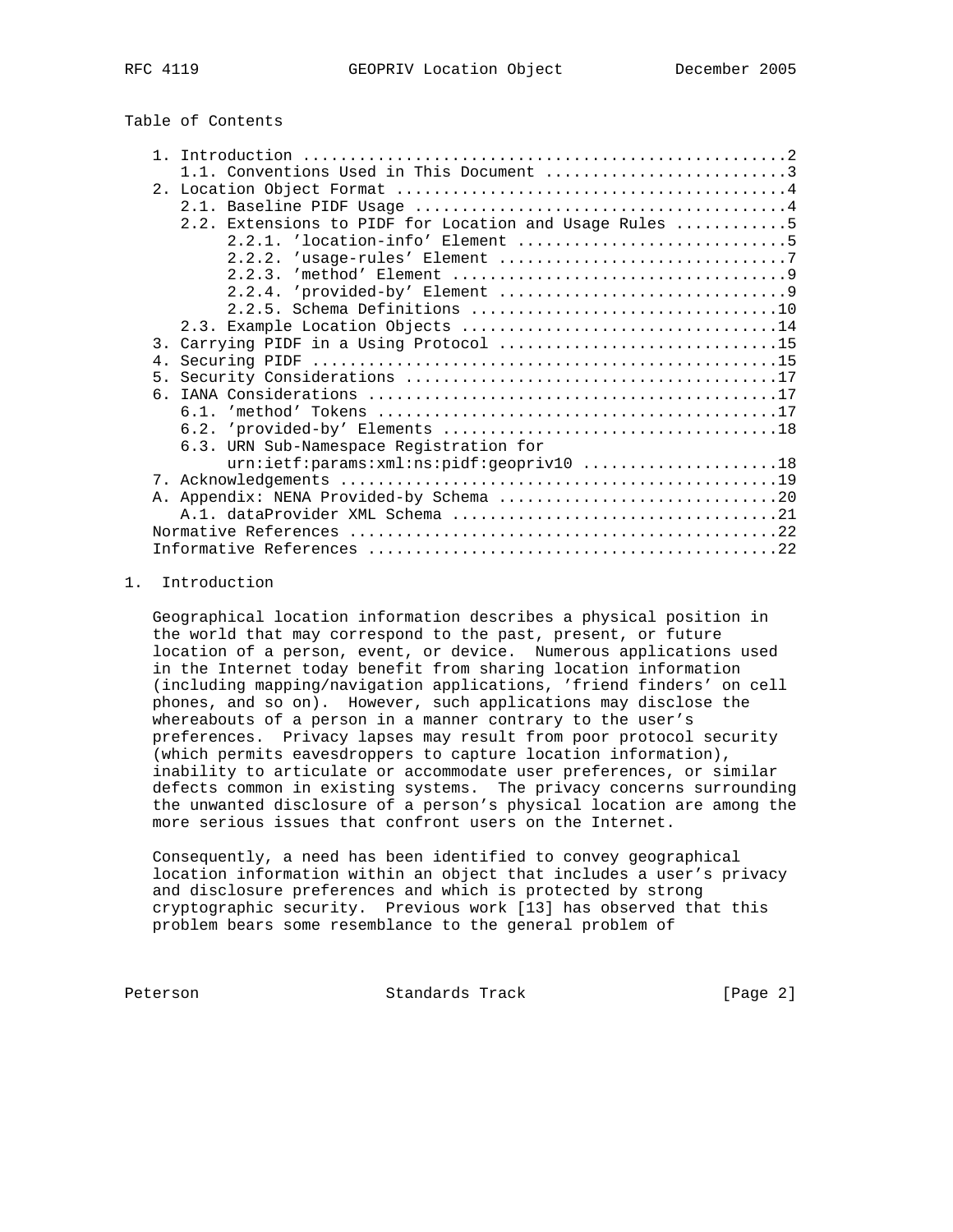communicating and securing presence information on the Internet. Presence (defined in [12]) provides a real-time communications disposition for a user, and thus has similar requirements for selective distribution and security.

 Therefore, this document extends the XML-based Presence Information Data Format (PIDF [2]) to allow the encapsulation of location information within a presence document.

 This document does not invent any format for location information itself. Numerous existing formats based on civic location, geographic coordinates, and the like, have been developed in other standards fora. Instead, this document defines an object that is suitable both for identifying and encapsulating preexisting location information formats, and for providing adequate security and policy controls to regulate the distribution of location information over the Internet.

 The location object described in this document can be used independently of any 'using protocol', as the term is defined in the GEOPRIV requirements [10]. It is considered an advantage of this proposal that existing presence protocols (such as [14]) would natively accommodate the location object format defined in this document, and be capable of composing location information with other presence information, because this location object is an extension of PIDF. However, the usage of this location object format is not limited to presence-using protocols-- any protocol that can carry XML or MIME types can carry PIDF.

 Some of the requirements in [10] and [11] concern data collection and usage policies associated with location objects. This document provides only the minimum markup necessary for a user to express the necessary privacy preferences as specified by the GEOPRIV requirements (the three basic elements in [11]). However, this document does not demonstrate how a full XML-based ruleset, accommodating the needs of Location Servers, could be embedded in PIDF. It is assumed that other protocols (such as HTTP) will be used to move rules between Rule Holders and Location Servers, and that full rulesets will be defined in a separate document.

1.1. Conventions Used in This Document

 The key words "MUST", "MUST NOT", "REQUIRED", "SHALL", "SHALL NOT", "SHOULD", "SHOULD NOT", "RECOMMENDED", "MAY", and "OPTIONAL" in this document are to be interpreted as described in [1].

Peterson Standards Track [Page 3]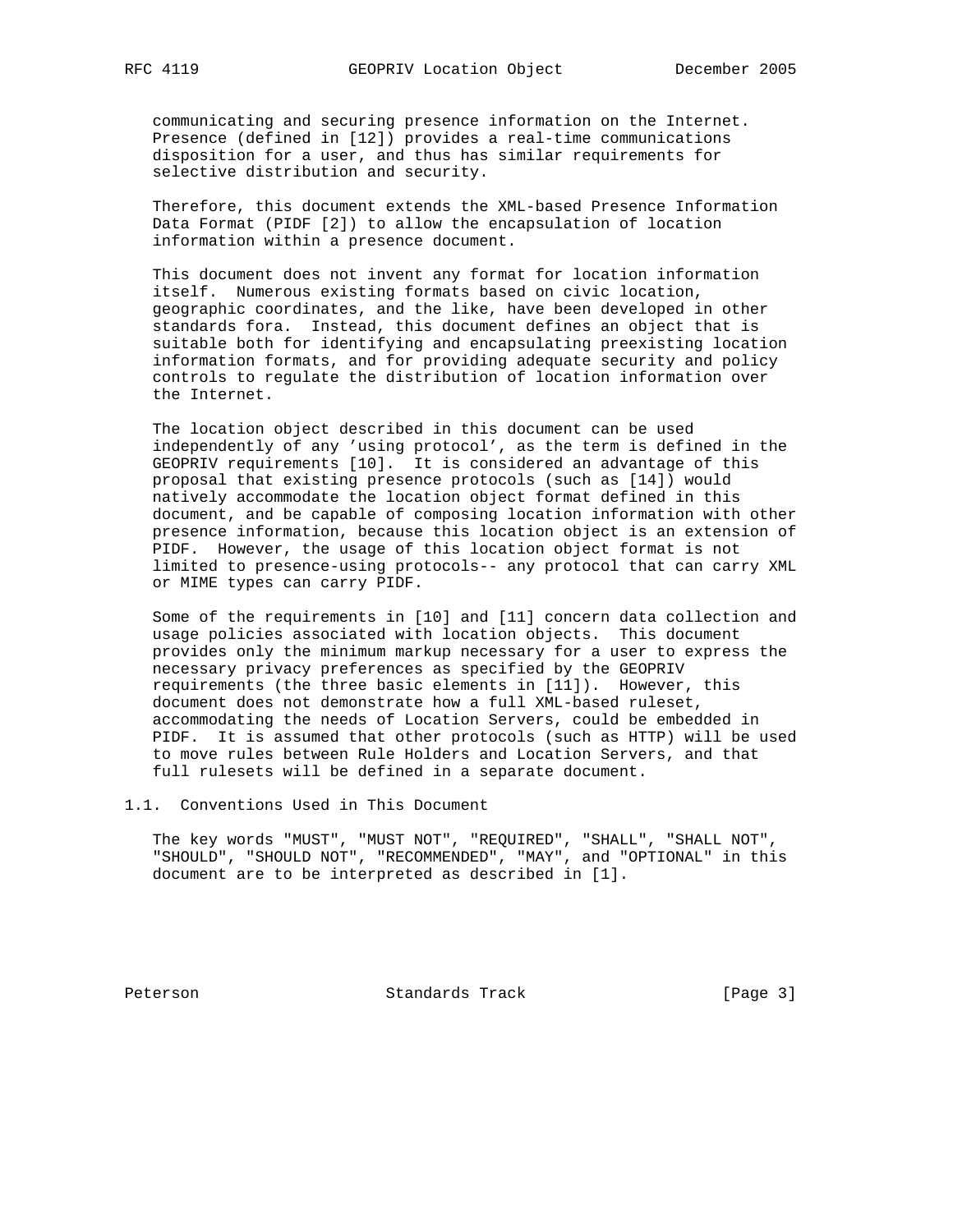## 2. Location Object Format

## 2.1. Baseline PIDF Usage

 The GEOPRIV requirements [10] (or REQ for short) specify the need for a name for the person, place or thing that location information describes (REQ 2.1). PIDF has such an identifier already: every PIDF document has an "entity" attribute of the 'presence' element that signifies the URI of the entity whose presence the document describes. Consequently, if location information is contained in a PIDF document, the URI in the "entity" attribute of the 'presence' element indicates the target of that location information (the 'presentity'). The URI in the "entity" attribute generally uses the "pres" URI scheme defined in [3]. Such URIs can serve as unlinkable pseudonyms (per REQ 12).

 PIDF optionally contains a 'contact' element that provides a URI where the presentity can be reached by some means of communication. Usually, the URI scheme in the value of the 'contact' element gives some sense of how the presentity can be reached; if it uses the SIP URI scheme, for example, SIP can be used, and so on. Location information can be provided without any associated means of communication. Thus, the 'contact' element may or may not be present, as desired by the creator of the PIDF document.

 PIDF optionally contains a 'timestamp' element that designates the time at which the PIDF document was created. This element corresponds to REQ 2.7a.

 PIDF contains a 'status' element, which is mandatory. 'status' contains an optional child element, 'basic', that describes the presentity's communications disposition (in very broad terms: either OPEN or CLOSED). For the purposes of this document, it is not necessary for 'basic' status to be included. If, however, communications disposition is included in a PIDF document above and beyond geolocation, then 'basic' status may appear in a PIDF document that uses these extensions.

 PIDF also contains a 'tuple' umbrella element, which holds an "id" element used to uniquely identify a segment of presence information so that changes to this information can be tracked over time (as multiple notifications of presence are received). 'timestamp', 'status', and 'contact' are composed under 'tuple'.

Peterson Standards Track [Page 4]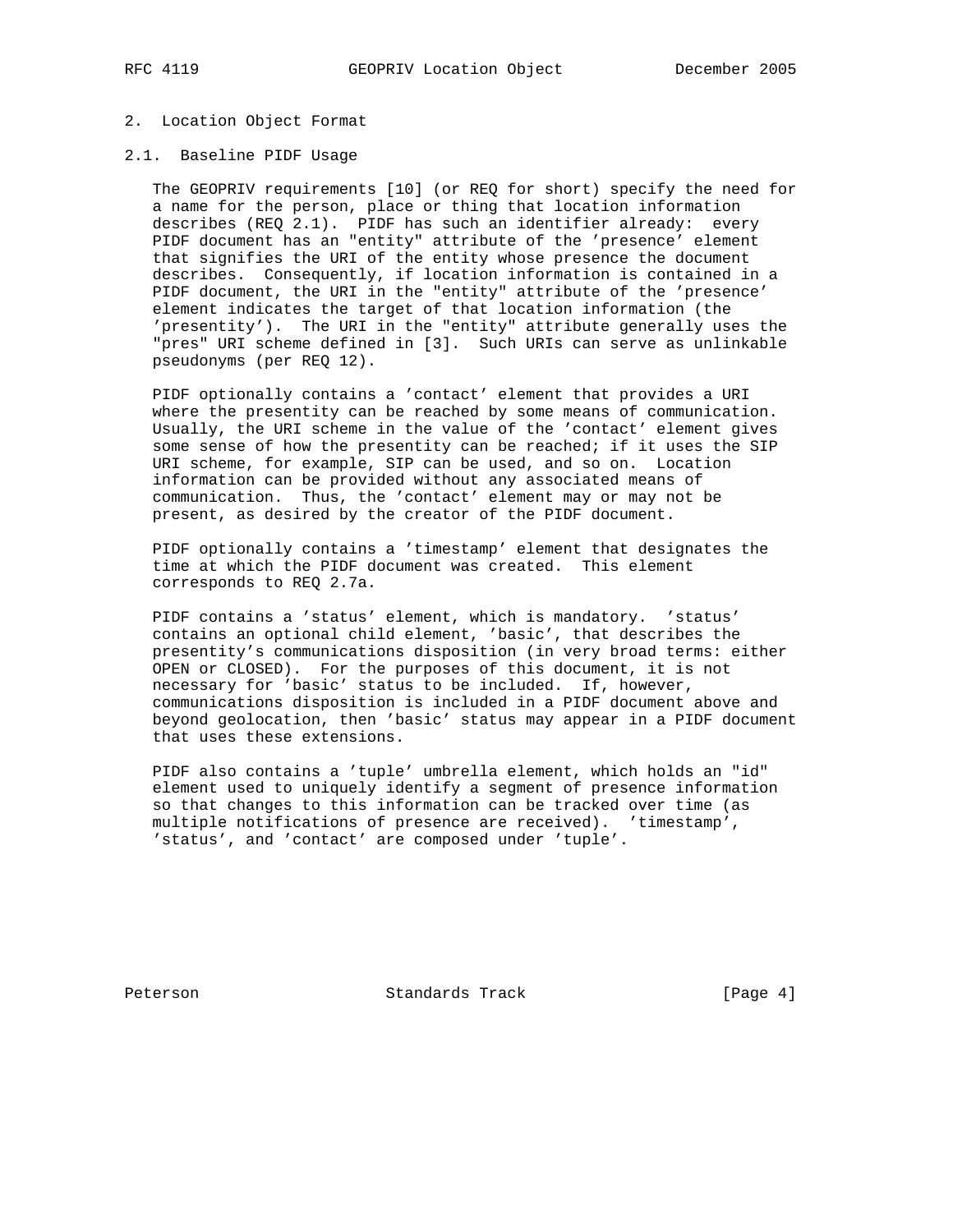## 2.2. Extensions to PIDF for Location and Usage Rules

 This XML Schema extends the 'status' element of PIDF with a complex element called 'geopriv'. There are two major subelements that are encapsulated within geopriv: one for location information, and one for usage rules. Both of these subelements are mandatory, and are described in subsequent sections. By composing these two subelements under 'geopriv', the usage rules are clearly and explicitly associated with the location information.

 For extensibility (see REQ 1.4), the schema allows any other subelements to appear under the 'geopriv' element. Two other optional subelements are included in this document: one that indicates the method by which geographical location was determined, and one that allows an explicit designation of the entity that provided the information.

2.2.1. 'location-info' Element

 Each 'geopriv' element MUST contain one 'location-info' element. A 'location-info' element consists of one or more chunks of location information (per REQ 2.5). The format of the location information (REQ 2.6) is identified by the imported XML Schema, which describes the namespace in question. All PIDF documents that contain a 'geopriv' element MUST contain one or more import directives indicating the XML Schema(s) that are used for geographic location formats.

 In order to ensure interoperability of GEOPRIV implementations, it is necessary to select a baseline location format that all compliant implementations support (see REQ 3.1). Because it satisfies REQ 2.5.1, this document works from the assumption that Geography Markup Language (GML) 3.0 [15] shall be this mandatory format (a MUST implement for all PIDF implementations supporting the 'geopriv' element).

 GML is an extraordinarily thorough and versatile system for modeling all manner of geographic object types, topologies, metadata, coordinate reference systems, and units of measurement. The simplest package for GML supporting location

 information is the 'feature.xsd' schema. Although 'feature.xsd' can express complicated geographical concepts, it requires very little markup to provide basic coordinate points for the most commonly used cases. Various format descriptions (including latitude/longitude based location information) are supported by Feature (see section 7.4.1.4 of [15] for examples), which resides here:

Peterson Standards Track [Page 5]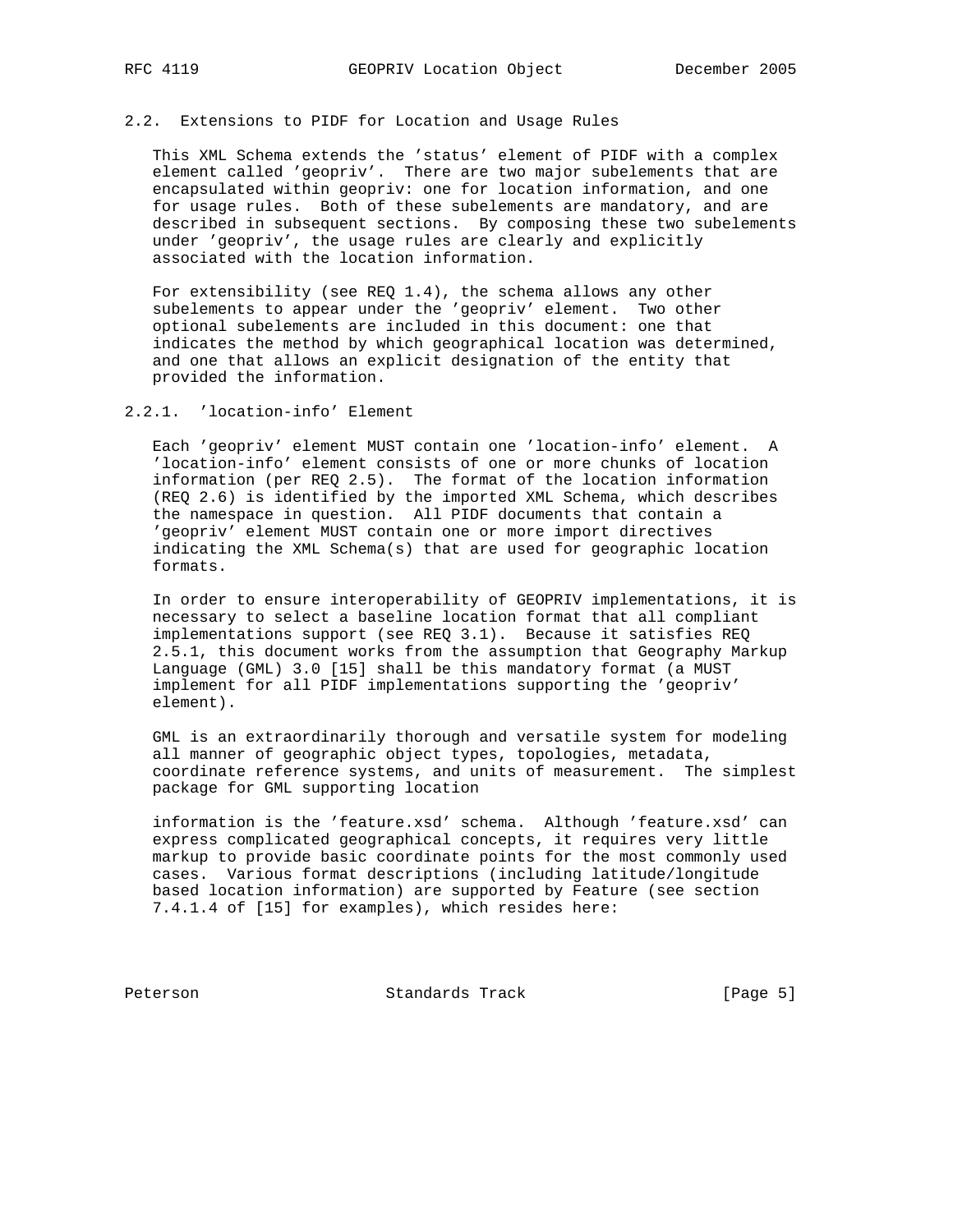urn:opengis:specification:gml:schema-xsd:feature:v3.0

 Note that by importing the Feature schema, necessary GML baseline schemas are transitively imported.

 Complex features (such as modeling topologies and polygons, directions and vectors, temporal indications of the time for which a particular location is valid for a target) are also available in GML, but require importing additional schemas. For the purposes of baseline interoperability as defined by this document, only support for the 'feature.xsd' GML schema is REQUIRED.

 Implementations MAY support the civic location format (civicLoc) defined in Section 2.2.5. civicLoc provides the following elements:

| Label          | Description                                                          | Example             |
|----------------|----------------------------------------------------------------------|---------------------|
| country        | The country is<br>identified by the<br>two-letter ISO 3166<br>code.  | US                  |
| A1             | national<br>subdivisions (state,<br>region, province,<br>prefecture) | New York            |
| A <sub>2</sub> | county, parish, gun<br>(JP), district (IN)                           | King's County       |
| A <sub>3</sub> | city, township, shi<br>(JP)                                          | New York            |
| A4             | city division,<br>borough, city<br>district, ward, chou<br>(JP)      | Manhattan           |
| A5             | neighborhood, block                                                  | Morningside Heights |
| A6             | street                                                               | Broadway            |
| PRD            | Leading street<br>direction                                          | N, W                |
| POD            | Trailing street<br>suffix                                            | SW                  |

| Peterson | Standards Track | [Page 6] |  |
|----------|-----------------|----------|--|
|          |                 |          |  |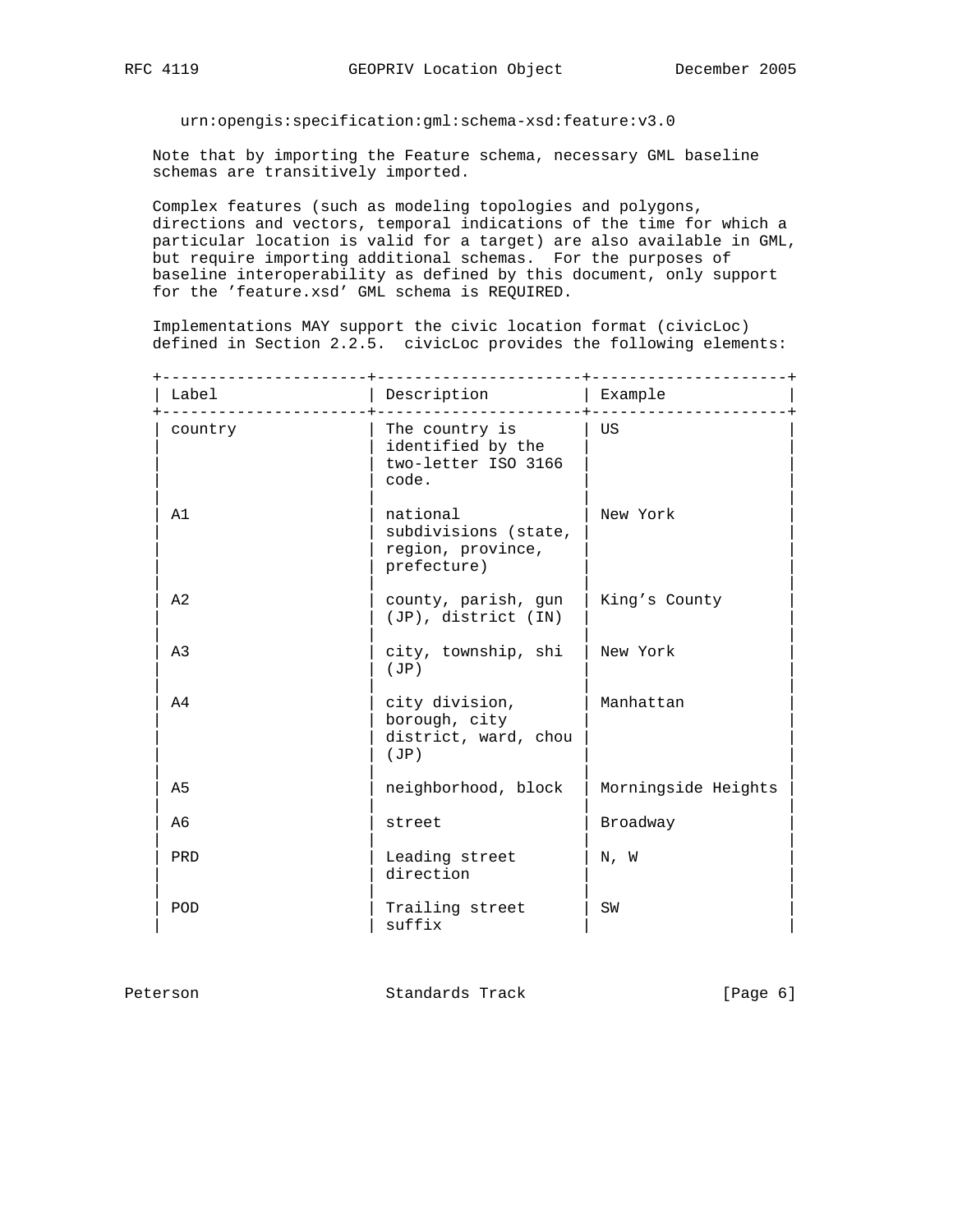| <b>STS</b> | Street suffix                                       | Avenue, Platz,<br>Street |
|------------|-----------------------------------------------------|--------------------------|
| <b>HNO</b> | House number,<br>numeric part only.                 | 123                      |
| HNS        | House number suffix                                 | A, 1/2                   |
| LMK        | Landmark or vanity<br>address                       | Low Library              |
| <b>LOC</b> | Additional location<br>information                  | Room 543                 |
| FT R       | Floor                                               | 5                        |
| NAM        | Name (residence,<br>business or office<br>occupant) | Joe's Barbershop         |
| PC         | Postal code                                         | 10027-0401               |

 Either the GML 3.0 geographical information format element, or the location format element ('civicLoc') defined in this document, MAY appear in a 'location-info' element. Both MAY also be used in the same 'location-info' element. In summary, the feature.xsd schema of GML 3.0 MUST be supported by implementations compliant with this specification, and the civicLoc format MAY be supported by implementations compliant with this specification.

## 2.2.2. 'usage-rules' Element

 At the time this document was written, the policy requirements for GEOPRIV objects were not definitively completed. However, the 'usage-rules' element exists to satisfy REQ 2.8 and the requirements of the GEOPRIV policy requirements [11] document. Each 'geopriv' element MUST contain one 'usage-rules' element, even if the Rule

 Maker has requested that all subelements be given their default values.

 Following the policy requirements document (Section 3.1), there are three fields that need to be expressible in Location Objects throughout their lifecycle (from Generator to Recipient): one field that limits retransmission, one that limits retention, and one that contains a reference to external rulesets. Those three fields are

Peterson Standards Track [Page 7]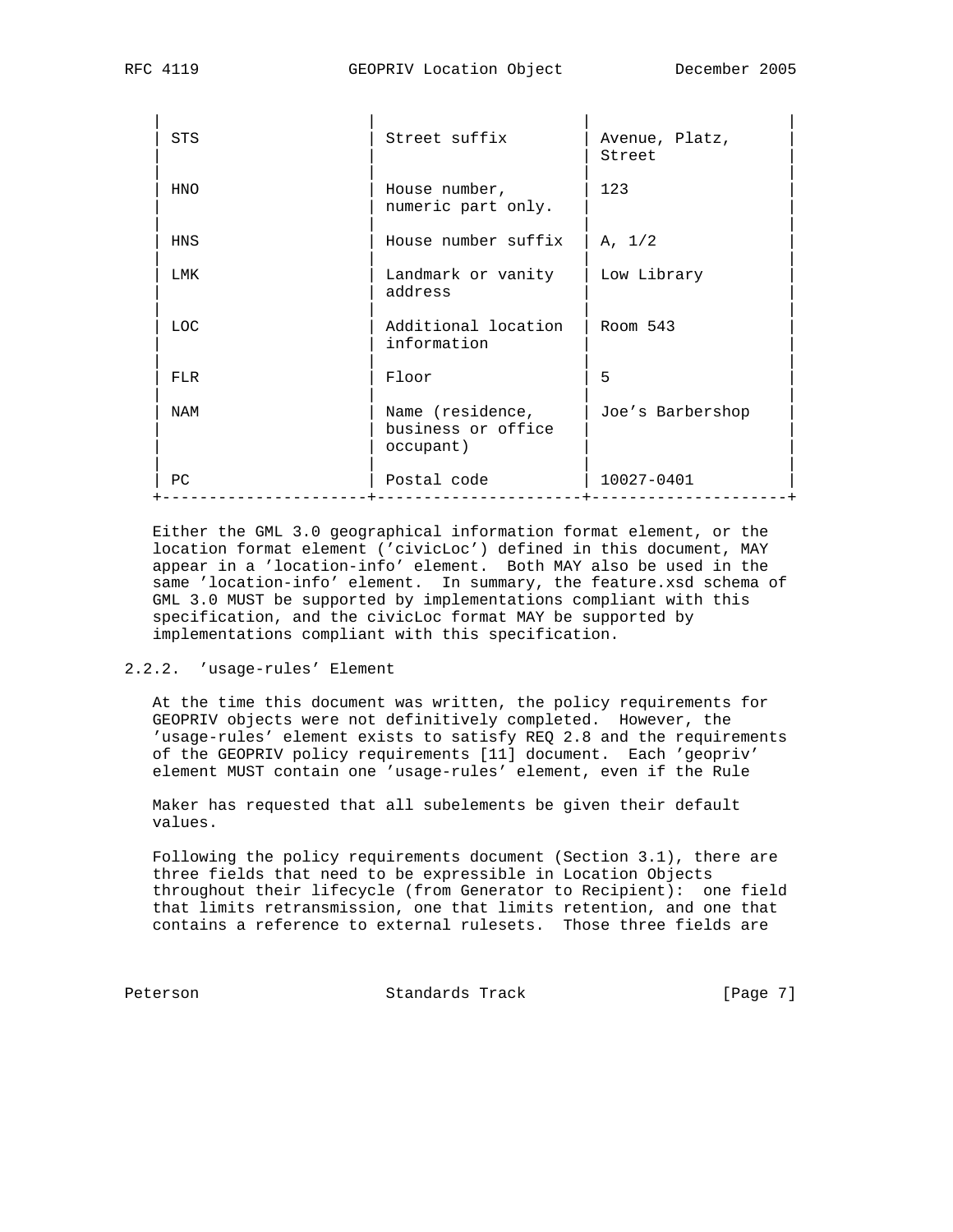instantiated here by the first three elements. The fourth element provides a generic space for human-readable policy directives. Any of these fields MAY be present in a Location Object 'usage-rules' element; none are required to be.

- 'retransmission-allowed': When the value of this element is 'no', the Recipient of this Location Object is not permitted to share the enclosed Location Information, or the object as a whole, with other parties. When the value of this element is 'yes', distributing this Location is permitted (barring an existing out of-band agreement or obligation to the contrary). By default, the value MUST be assumed to be 'no'. Implementations MUST include this field, with a value of 'no', if the Rule Maker specifies no preference.
- 'retention-expires': This field specifies an absolute date at which time the Recipient is no longer permitted to possess the location information and its encapsulating Location Object; both may be retained only until the time specified by this field. By default, the value MUST be assumed to be twenty-four hours from the 'timestamp' element in the PIDF document, if present; if the 'timestamp' element is also not present, then the value MUST be assumed to be twenty-four hours from the time at which the Location Object is received by the Location Recipient. If the value in the 'retention-expires' element has already passed when the Location Recipient receives the Location Object, the Recipient MUST discard the Location Object immediately.
- 'ruleset-reference': This field contains a URI that indicates where a fuller ruleset of policies, related to this object, can be found. This URI SHOULD use the HTTPS URI scheme; and if it does, the server that holds these rules MUST authenticate any attempt to access these rules. Usage rules themselves may divulge private information about a Target or Rule Maker. The URI MAY, alternatively, use the CID URI scheme [7], in which case it MUST denote a MIME body carried with the Location Object by the using protocol. Rulesets carried as MIME bodies SHOULD be encrypted and signed by the Rule Maker; unsigned rulesets SHOULD NOT be honored by Location Servers or Location Recipients. Note that in order to avoid network lookups that result in an authorization failure, creators of Location Objects MAY put HTTPS-based ruleset references into an encrypted external MIME body referenced by a CID; in this way, recipients of the Location Object that are unable to decrypt the external MIME body will not learn the HTTPS URI unless they are able to decrypt the MIME body.

Peterson Standards Track [Page 8]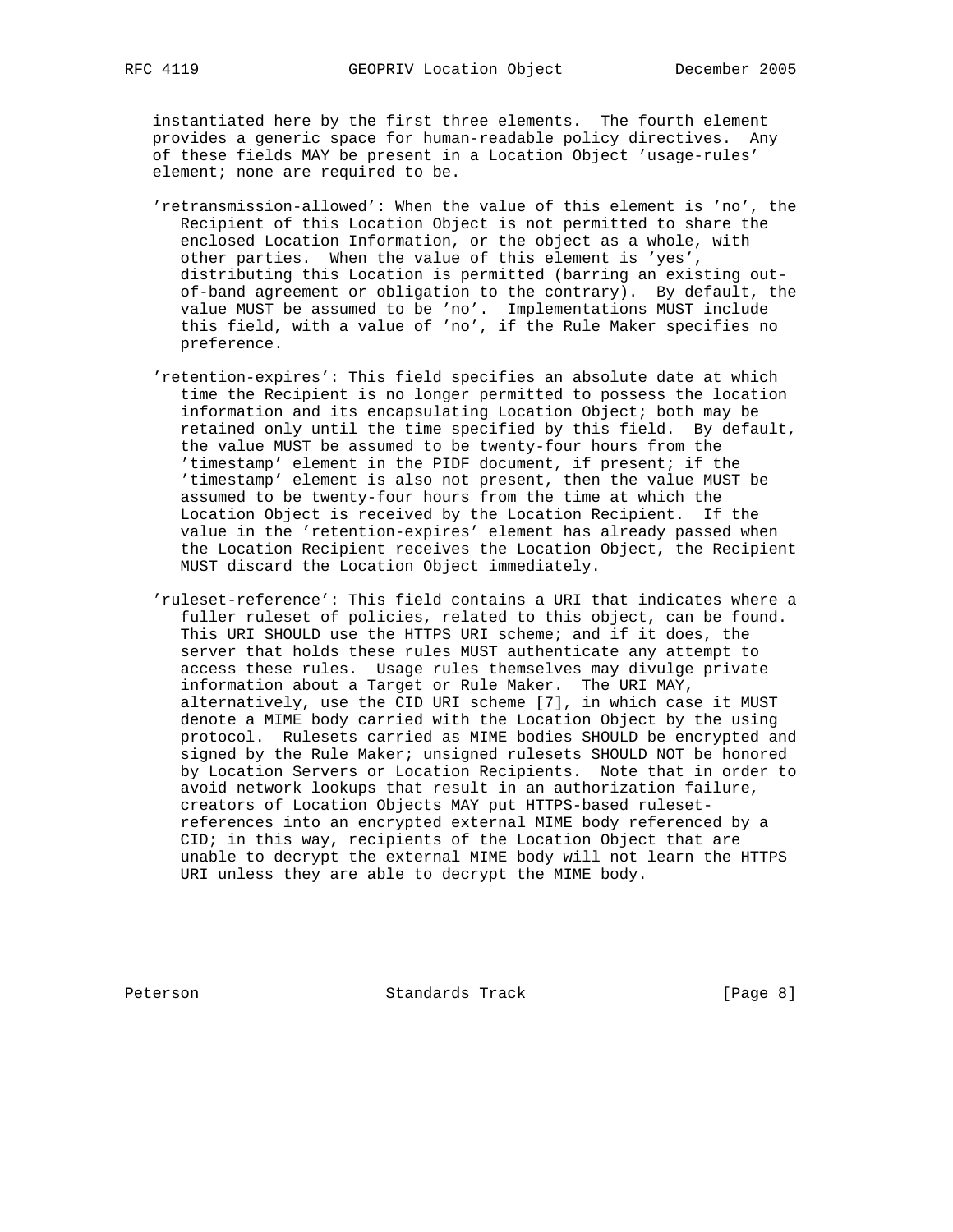- 'note-well': This field contains a block of text containing further generic privacy directives. These directives are intended to be human-readable only, not to be processed by any automaton.
- 2.2.3. 'method' Element

 The optional 'method' element describes the way that the location information was derived or discovered. An example of this element (for a geographical position system) is:

#### <method>gps</method>

 The possible values of the 'method' element are enumerated within an IANA registry. Implementations MUST limit the use of this method to the values shepherded by IANA. This document pre-populates the IANA registry with seven possible values; see Section 6.1 for more information.

 The 'method' element is useful, for example, when multiple sources are reporting location information for a given user, and some means of determining location might be considered more authoritative than others (i.e., a dynamic, real-time position system versus static provisioning associated with a target device). However, note that inclusion of 'method' might reveal sensitive information when the generator is providing intentionally coarsened location information. For example, when a LO is transmitted with 'DHCP' as the 'method', but the location information indicates only the city in which the generator is located, the sender has good justification to suspect that some location information is being withheld.

## 2.2.4. 'provided-by' Element

 The optional 'provided-by' element describes the entity or organization that supplied this location information (beyond the domain information that can be inferred from a signing certificate). An example of this element (for a made-up game system) might be:

> <provided-by> <test:game> West5 </test:game> </provided-by>

 Values for the 'provided-by' element MUST be IANA-registered XML namespaces; see Section 6.2 for more information.

Peterson Standards Track [Page 9]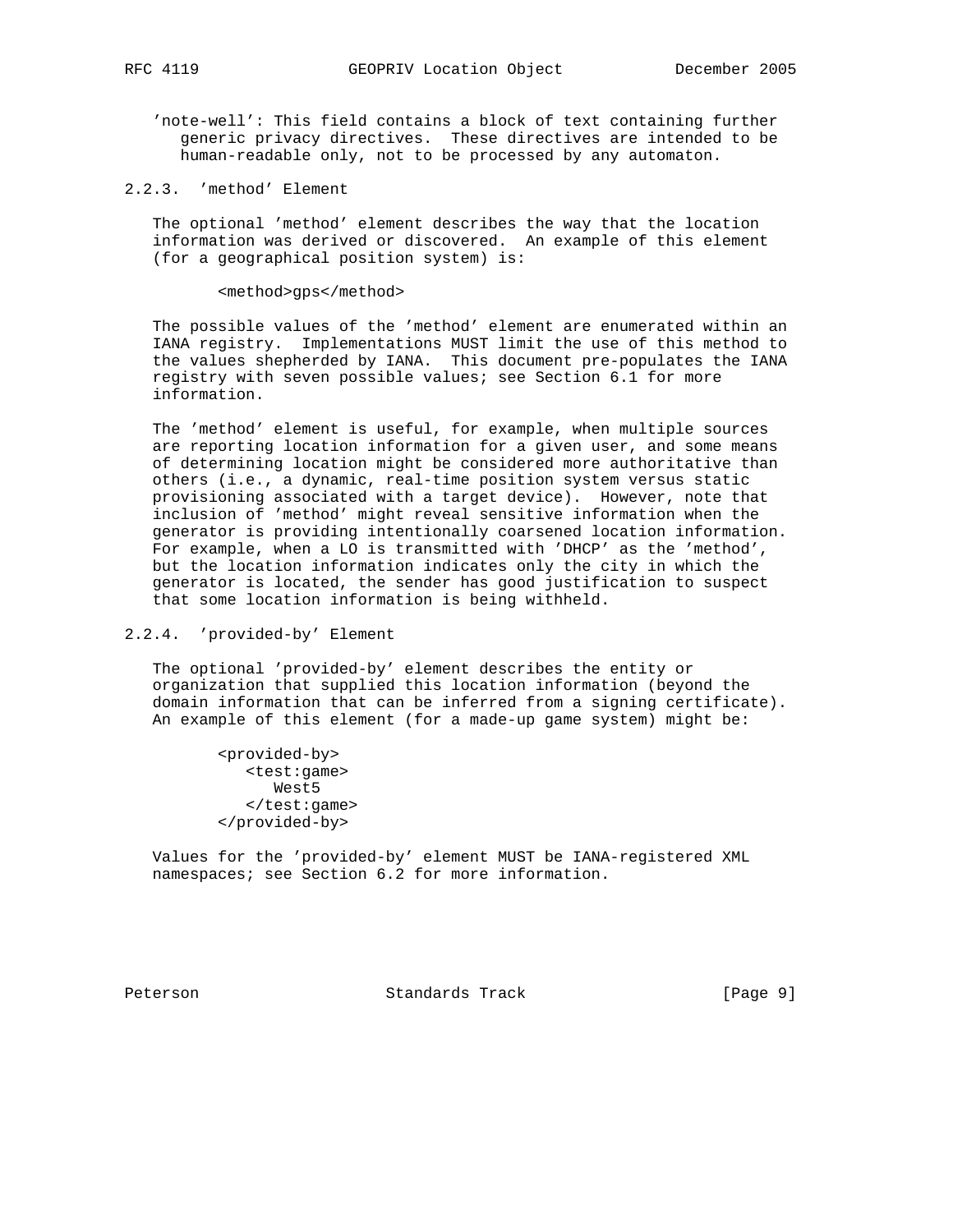The 'provided-by' element is not intended for use by most entities, but rather to meet special requirements for which overhead (IANA registration, location object size) and potential location information leakage are acceptable choices.

 In general cases, the entity that supplied location information is communicated by the subjectAltName of the certificate with which the location object is signed; thus, this element is unnecessary. 'Provided-by' is meaningful in particular cases when the creator of a location object wants to designate a particular system or party within a complex administrative domain, including situations envisioned for providing emergency services in a diverse national context. It might assist, for example, the recipient of a malformed or misleading location object in identifying the particular system that malfunctioned.

 Users should be aware that this information can inadvertently provide additional information to the receiver, increasing the effective resolution of the geospatial or civic information, or even revealing some location information, when it was meant to be entirely protected. Consider if there were circumstances that influenced Columbia University to elect to register and use the provided-by element. If an example LO includes only state-level information, then including the fact that the location information was provided by Columbia University provides a strong indication that the Target is actually located in a four-block area in Manhattan. Accordingly, this element should be used only when organizational functions strongly would depend on it. In all but such usages, the subjectAltName of the certificate will suffice, and 'provided-by' SHOULD NOT be used.

## 2.2.5. Schema Definitions

 Note that the XML namespace [4] for this extension to PIDF contains a version number 1.0 (as per REQ 2.10).

```
 <?xml version="1.0" encoding="UTF-8"?>
 <xs:schema
  targetNamespace="urn:ietf:params:xml:ns:pidf:geopriv10"
  xmlns:tns="urn:ietf:params:xml:ns:pidf:geopriv10"
  xmlns:gbp="urn:ietf:params:xml:ns:pidf:geopriv10:basicPolicy"
  xmlns:xs="http://www.w3.org/2001/XMLSchema"
  elementFormDefault="qualified" attributeFormDefault="unqualified">
```
 <xs:import namespace= "urn:ietf:params:xml:ns:pidf:geopriv10:basicPolicy" />

<!-- This import brings in the XML language attribute xml:lang-->

Peterson Standards Track [Page 10]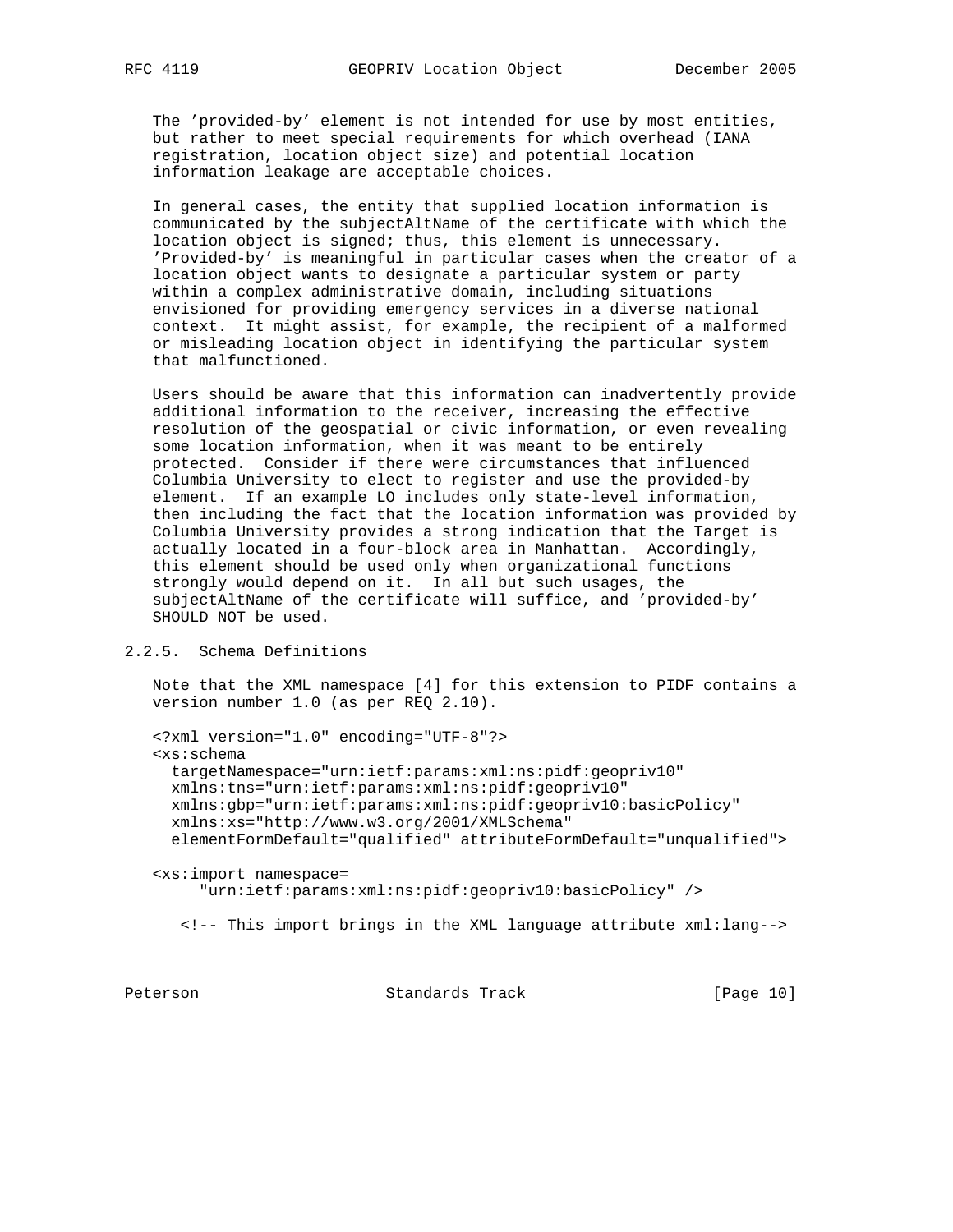```
 <xs:import namespace="http://www.w3.org/XML/1998/namespace"
      schemaLocation="http://www.w3.org/2001/xml.xsd"/>
    <xs:element name="geopriv" type="tns:geopriv"/>
 <xs:complexType name="geopriv">
  <xs:sequence>
    <xs:element name="location-info" type="tns:locInfoType"
       minOccurs="1" maxOccurs="1"/>
    <xs:element name="usage-rules" type="gbp:locPolicyType"
       minOccurs="1" maxOccurs="1"/>
    <xs:element name="method" type="tns:locMethod"
       minOccurs="0" maxOccurs="1"/>
    <xs:element name="provided-by" type="tns:locProvidedBy"
       minOccurs="0" maxOccurs="1"/>
    <xs:any namespace="##other" processContents="lax" minOccurs="0"
      maxOccurs="unbounded"/>
  </xs:sequence>
 </xs:complexType>
 <xs:complexType name="locInfoType">
  <xs:sequence>
    <xs:any namespace="##other" processContents="lax" minOccurs="0"
       maxOccurs="unbounded"/>
  </xs:sequence>
 </xs:complexType>
 <xs:complexType name="locMethod">
   <xs:simpleContent>
     <xs:extension base="xs:string">
       <xs:attribute ref="xml:lang" />
     </xs:extension>
   </xs:simpleContent>
 </xs:complexType>
 <xs:complexType name="locProvidedBy">
  <xs:sequence>
    <xs:any namespace="##other" processContents="skip"
       minOccurs="1" maxOccurs="unbounded"/>
  </xs:sequence>
 </xs:complexType>
 </xs:schema>
 The 'geopriv10' schema imports, for the 'usage-rules' element, the
 following policy schema. This schema has been broken out from the
```
 basic geolocation object in order to allow for its reuse. The semantics associated with these elements, described in Section 2.2.2,

Peterson **Standards Track** [Page 11]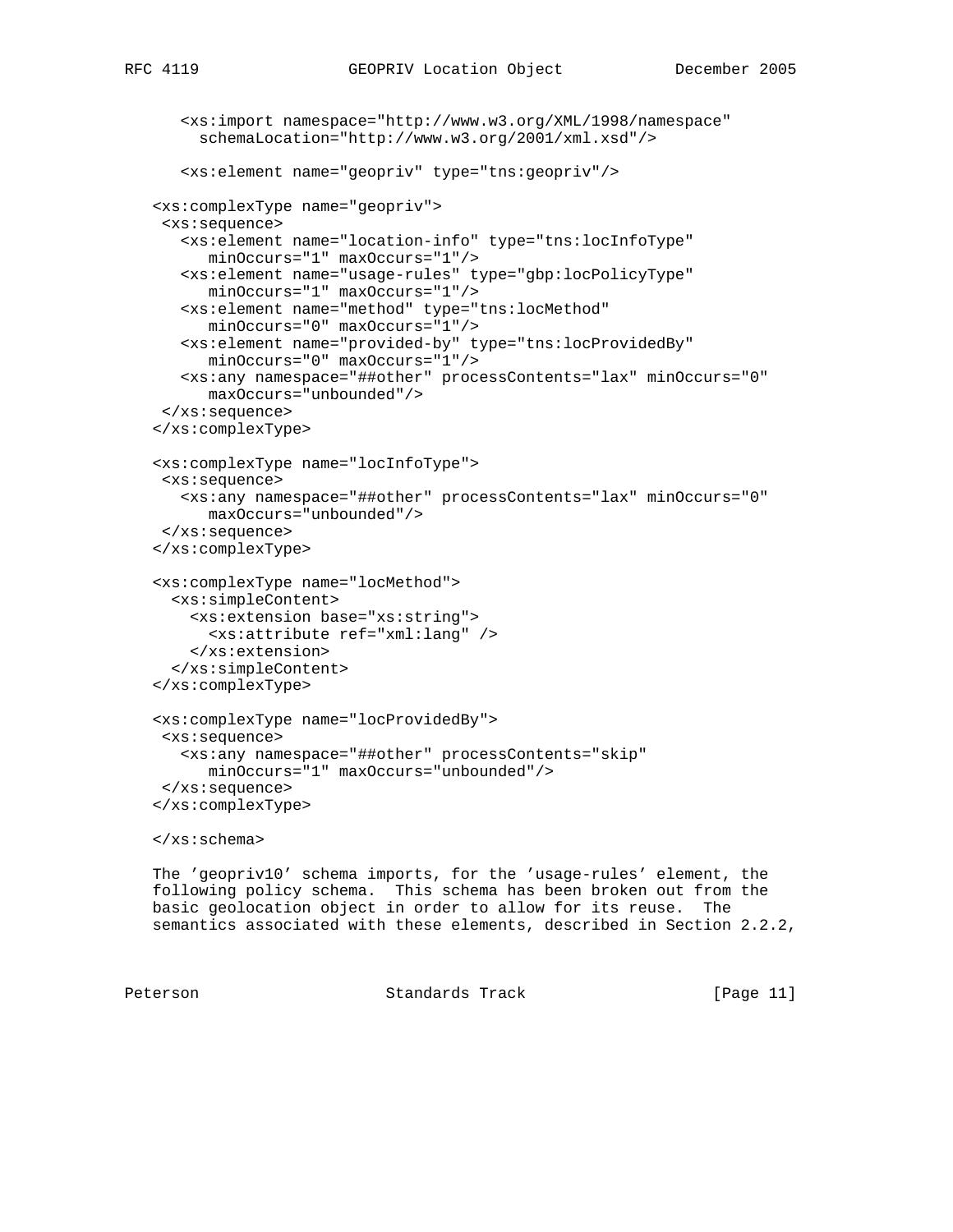```
 apply only to the use of these elements to define policy for
    geolocation objects; any other use of 'usage-rules' must characterize
    its own semantics for all 'usage-rules' subelements.
<?xml version="1.0" encoding="UTF-8"?>
<xs:schema
   targetNamespace="urn:ietf:params:xml:ns:pidf:geopriv10:basicPolicy"
  xmlns:tns="urn:ietf:params:xml:ns:pidf:geopriv10:basicPolicy"
   xmlns:xs="http://www.w3.org/2001/XMLSchema"
   elementFormDefault="qualified" attributeFormDefault="unqualified">
   <!-- This import brings in the XML language attribute xml:lang-->
   <xs:import namespace="http://www.w3.org/XML/1998/namespace"
     schemaLocation="http://www.w3.org/2001/xml.xsd"/>
   <xs:complexType name="locPolicyType">
    <xs:sequence>
      <xs:element name="retransmission-allowed" type="xs:boolean"
         minOccurs="0" maxOccurs="1"/>
      <xs:element name="retention-expiry" type="xs:dateTime"
         minOccurs="0" maxOccurs="1"/>
      <xs:element name="external-ruleset" type="xs:anyURI"
         minOccurs="0" maxOccurs="1"/>
      <xs:element name="note-well" type="tns:notewell"
         minOccurs="0" maxOccurs="1"/>
      <xs:any namespace="##other" processContents="lax" minOccurs="0"
         maxOccurs="unbounded"/>
    </xs:sequence>
   </xs:complexType>
     <xs:complexType name="notewell">
        <xs:simpleContent>
          <xs:extension base="xs:string">
            <xs:attribute ref="xml:lang" />
          </xs:extension>
        </xs:simpleContent>
     </xs:complexType>
</xs:schema>
    The following schema is a trivial representation of civic location
    that MAY be implemented by entities compliant with this
    specification.
    <?xml version="1.0" encoding="UTF-8"?>
    <xs:schema
      targetNamespace="urn:ietf:params:xml:ns:pidf:geopriv10:civicLoc"
     xmlns:tns="urn:ietf:params:xml:ns:pidf:geopriv10:civicLoc"
```
Peterson **Standards Track** [Page 12]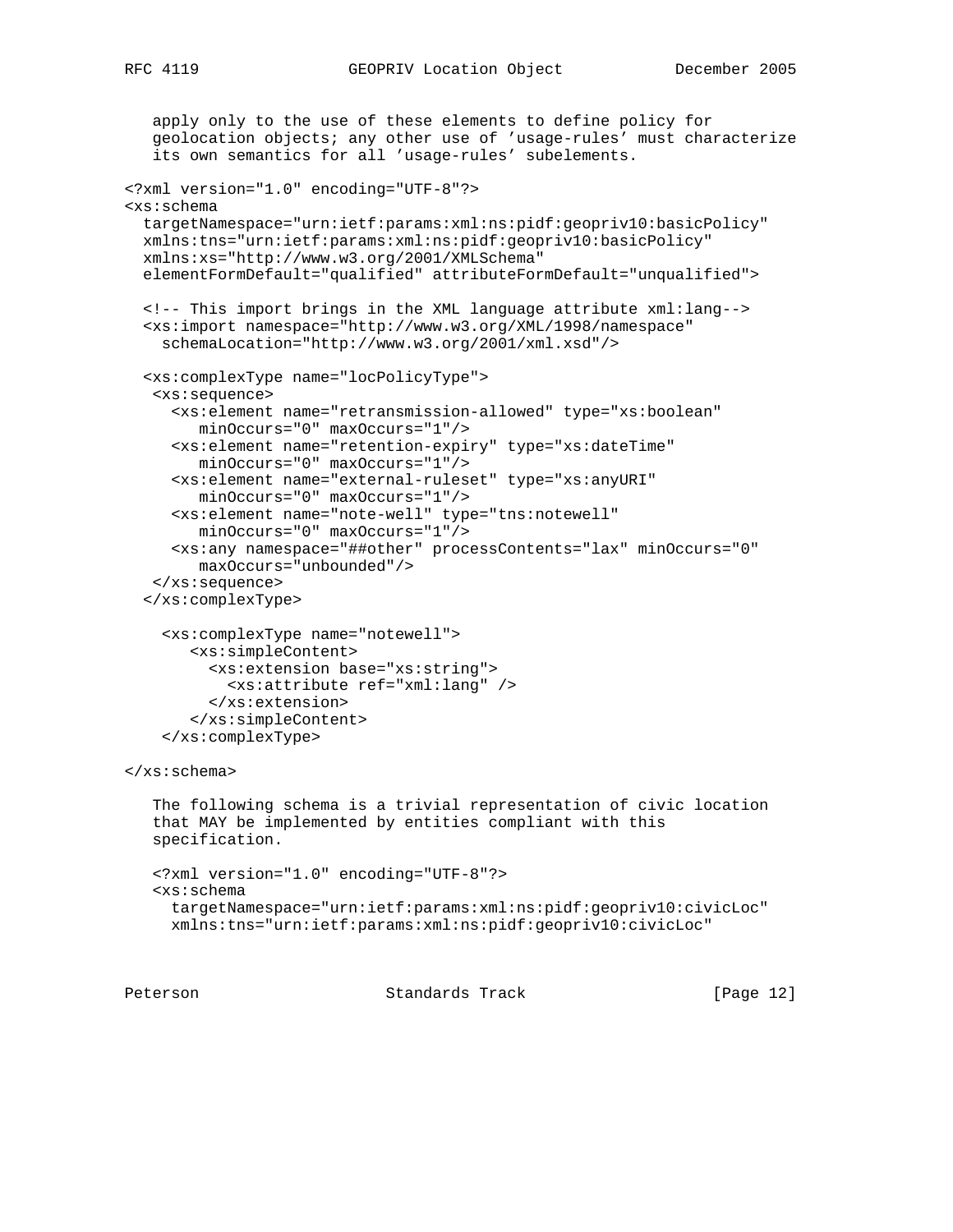## Peterson **Standards Track** [Page 13]

</xs:schema>

```
 xmlns:xs="http://www.w3.org/2001/XMLSchema"
 elementFormDefault="qualified" attributeFormDefault="unqualified">
  <xs:complexType name="civicAddress">
   <xs:sequence>
     <xs:element name="country" type="xs:string"
        minOccurs="0" maxOccurs="1"/>
     <xs:element name="A1" type="xs:string"
       minOccurs="0" maxOccurs="1"/>
     <xs:element name="A2" type="xs:string"
       minOccurs="0" maxOccurs="1"/>
     <xs:element name="A3" type="xs:string"
       minOccurs="0" maxOccurs="1"/>
     <xs:element name="A4" type="xs:string"
       minOccurs="0" maxOccurs="1"/>
     <xs:element name="A5" type="xs:string"
       minOccurs="0" maxOccurs="1"/>
     <xs:element name="A6" type="xs:string"
       minOccurs="0" maxOccurs="1"/>
     <xs:element name="PRD" type="xs:string"
       minOccurs="0" maxOccurs="1"/>
     <xs:element name="POD" type="xs:string"
       minOccurs="0" maxOccurs="1"/>
     <xs:element name="STS" type="xs:string"
       minOccurs="0" maxOccurs="1"/>
     <xs:element name="HNO" type="xs:string"
        minOccurs="0" maxOccurs="1"/>
     <xs:element name="HNS" type="xs:string"
        minOccurs="0" maxOccurs="1"/>
     <xs:element name="LMK" type="xs:string"
       minOccurs="0" maxOccurs="1"/>
     <xs:element name="LOC" type="xs:string"
       minOccurs="0" maxOccurs="1"/>
     <xs:element name="FLR" type="xs:string"
       minOccurs="0" maxOccurs="1"/>
     <xs:element name="NAM" type="xs:string"
       minOccurs="0" maxOccurs="1"/>
     <xs:element name="PC" type="xs:string"
       minOccurs="0" maxOccurs="1"/>
     <xs:any namespace="##other" processContents="lax" minOccurs="0"
       maxOccurs="unbounded"/>
   </xs:sequence>
  </xs:complexType>
```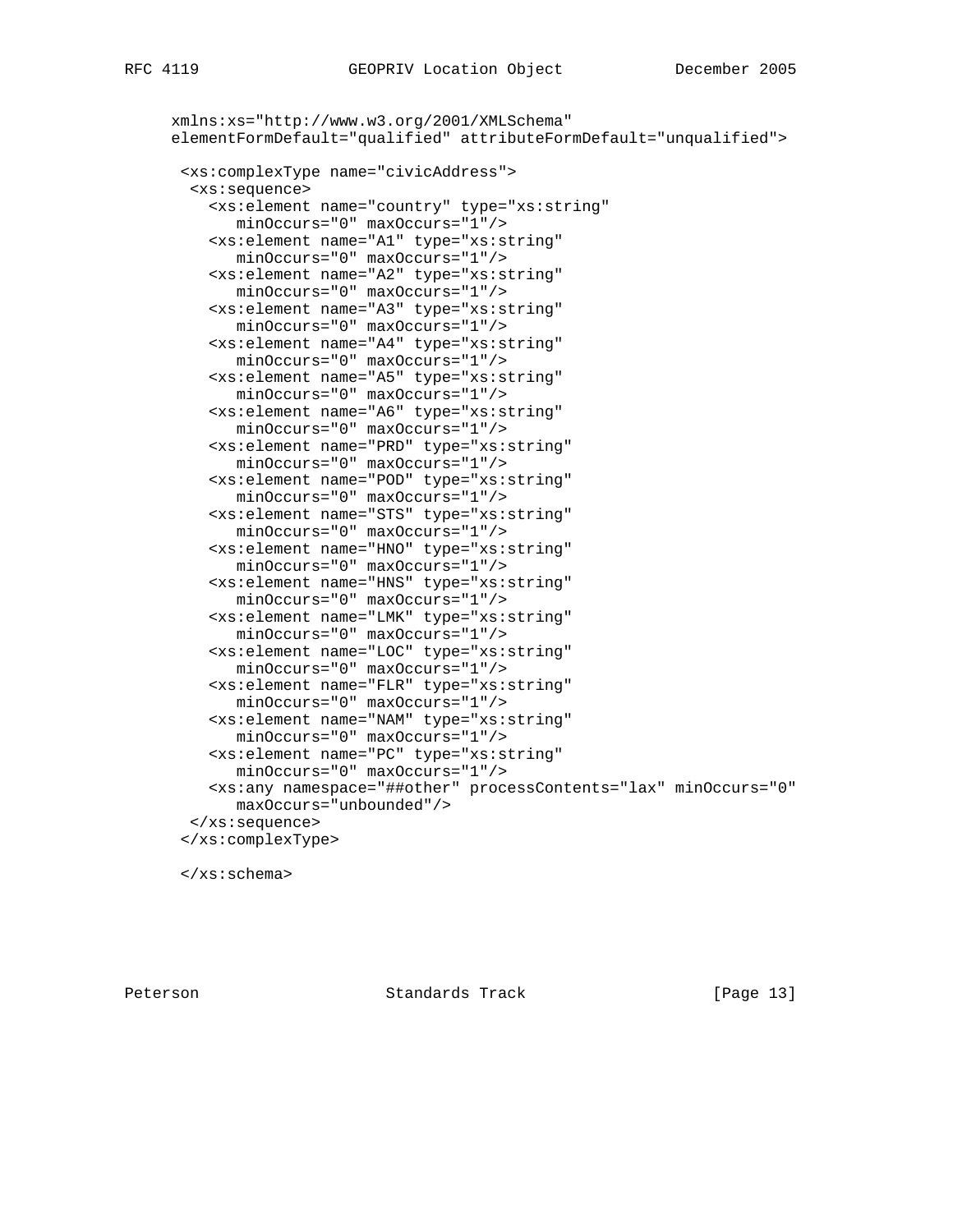## 2.3. Example Location Objects

 Note that these examples show PIDF documents without any MIME headers or security applied to them (see Section 4 below).

 The following XML instance document is an example of the use of a simple GML 3.0 markup with a few of the policy directives specified above within a PIDF document. The GPS coordinates given in the 'gml' element are for San Francisco, CA.

```
<?xml version="1.0" encoding="UTF-8"?>
  <presence xmlns="urn:ietf:params:xml:ns:pidf"
    xmlns:gp="urn:ietf:params:xml:ns:pidf:geopriv10"
    xmlns:gml="urn:opengis:specification:gml:schema-xsd:feature:v3.0"
    entity="pres:geotarget@example.com">
  <tuple id="sg89ae">
    <status>
    <gp:geopriv>
       <gp:location-info>
         <gml:location>
           <gml:Point gml:id="point1" srsName="epsg:4326">
             <gml:coordinates>37:46:30N 122:25:10W</gml:coordinates>
           </gml:Point>
          </gml:location>
       </gp:location-info>
       <gp:usage-rules>
         <gp:retransmission-allowed>no</gp:retransmission-allowed>
         <gp:retention-expiry>2003-06-23T04:57:29Z</gp:retention-expiry>
       </gp:usage-rules>
    </gp:geopriv>
    </status>
    <timestamp>2003-06-22T20:57:29Z</timestamp>
  </tuple>
 </presence>
    The following XML instance document is an example of the use of the
```
 civicLoc object with a few of the policy directives specified above within a PIDF document.

```
<?xml version="1.0" encoding="UTF-8"?>
  <presence xmlns="urn:ietf:params:xml:ns:pidf"
    xmlns:gp="urn:ietf:params:xml:ns:pidf:geopriv10"
    xmlns:cl=" urn:ietf:params:xml:ns:pidf:geopriv10:civicLoc"
    entity="pres:geotarget@example.com">
   <tuple id="sg89ae">
    <status>
     <gp:geopriv>
       <gp:location-info>
```
Peterson Standards Track [Page 14]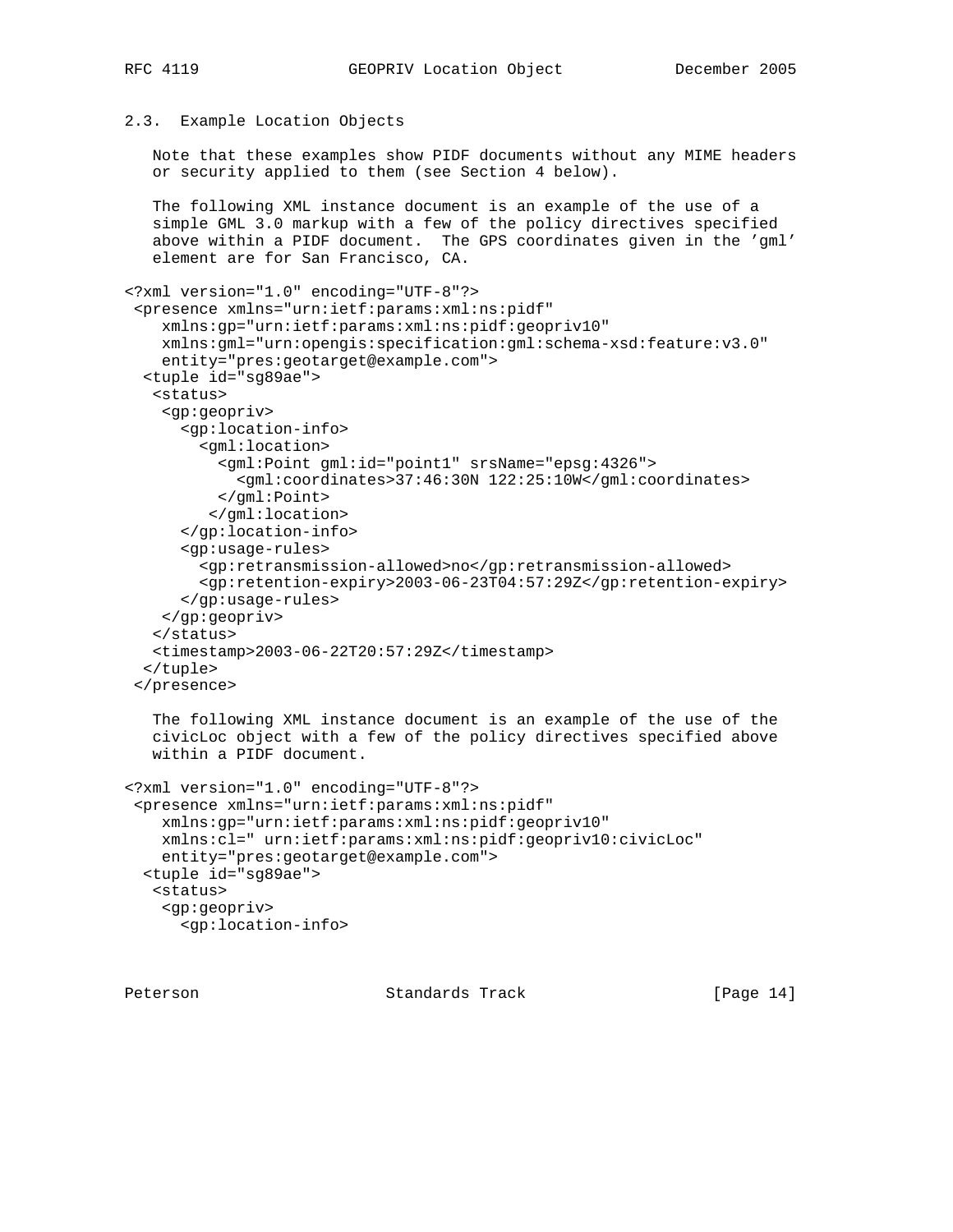```
 <cl:civicAddress>
          <cl:country>US</cl:country>
          <cl:A1>New York</cl:A1>
          <cl:A3>New York</cl:A3>
          <cl:A6>Broadway</cl:A6>
          <cl:HNO>123</cl:HNO>
          <cl:LOC>Suite 75</cl:LOC>
          <cl:PC>10027-0401</cl:PC>
        </cl:civicAddress>
      </gp:location-info>
      <gp:usage-rules>
        <gp:retransmission-allowed>yes</gp:retransmission-allowed>
        <gp:retention-expiry>2003-06-23T04:57:29Z</gp:retention-expiry>
      </gp:usage-rules>
   </gp:geopriv>
  </status>
  <timestamp>2003-06-22T20:57:29Z</timestamp>
  </tuple>
 </presence>
```
3. Carrying PIDF in a Using Protocol

 A PIDF document is an XML document; therefore, PIDF might be carried in any protocol capable of carrying XML. A MIME type has also been registered for PIDF: 'application/pidf+xml'. PIDF may therefore be carried as a MIME body in protocols that use MIME (such as SMTP, HTTP, or SIP) with an encapsulating set of MIME headers, including a Content-Type of 'application/pidf+xml'.

 Further specification of the behavior of using protocols (including subscribing to or requesting presence information) is outside the scope of this document.

4. Securing PIDF

 There are a number of ways in which XML documents can be secured. XML itself supports several ways of partially securing documents, including element-level encryption and digital signature properties.

 For the purposes of this document, only the securing of a PIDF document as a whole, rather than element-by-element security, is considered. None of the requirements [10] suggest that only part of the information in a location object might need to be protected while other parts are unprotected; virtually any such configuration would introduce potentials for privacy leakage. Consequently, the use of MIME-level security is appropriate.

Peterson Standards Track [Page 15]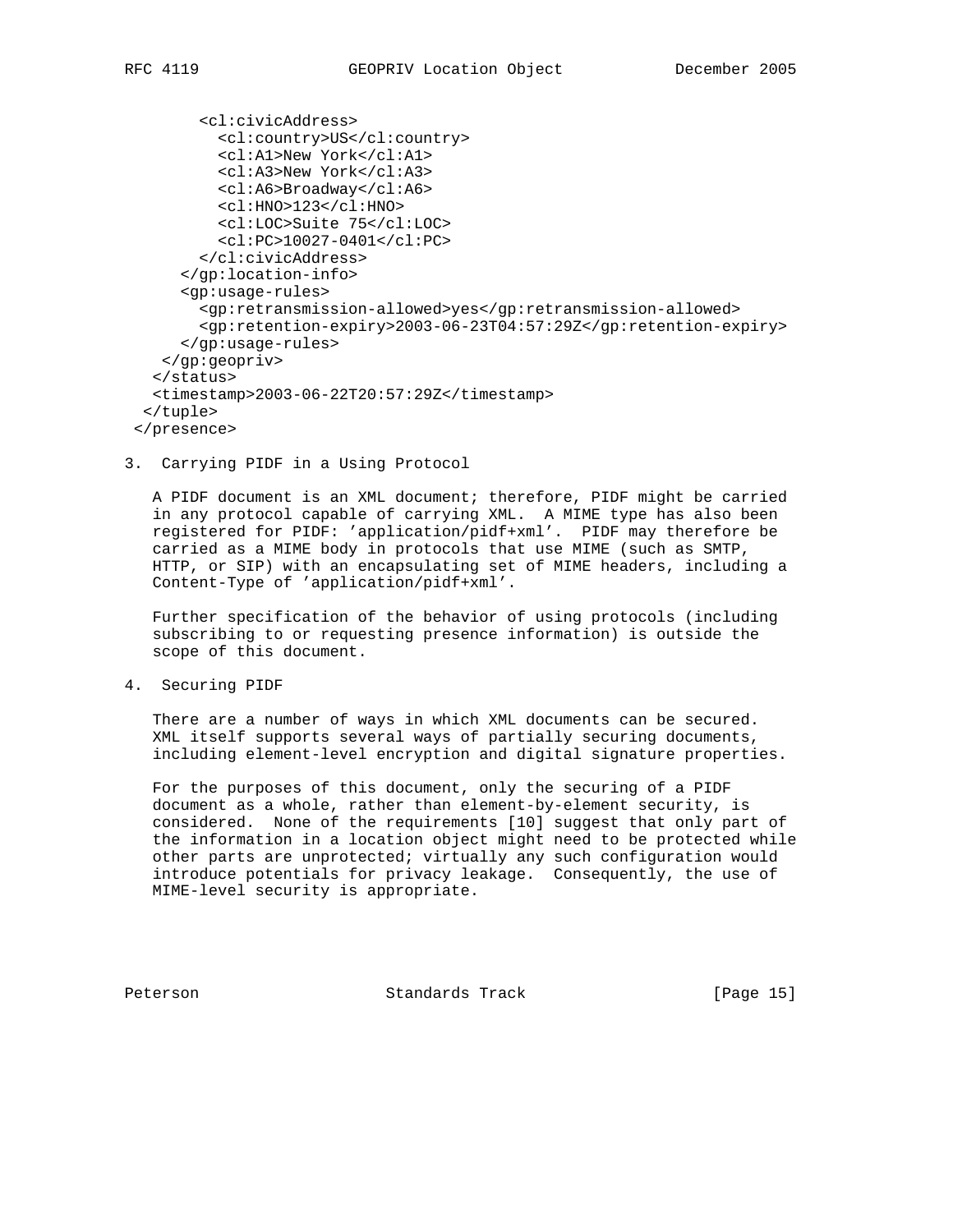S/MIME [5] allows security properties (including confidentiality, integrity, and authentication properties) to be applied to the contents of a MIME body. Therefore, all PIDF implementations that support the XML Schema extensions for location information described in this document MUST support S/MIME; in particular, they MUST support the CMS [6] EnvelopedData and SignedData content types, which are used for encryption and digital signatures, respectively. It is believed that this mechanism meets REQs 2.10, 13, 14.1, 14.2, 14.3, and 14.4.

 Additionally, all compliant applications MUST implement the AES encryption algorithm for S/MIME, as specified in [8] (and per REQ 15.1). Of course, implementations MUST also support the baseline encryption and digital signature algorithms described in the S/MIME specification.

 S/MIME generally entails the use of X.509 [9] certificates. In order to encrypt a request for a particular destination end-to-end (i.e., to a Location Recipient), the Location Generator must possess credentials (typically an X.509 certificate) that have been issued to the Location Recipient. Implementations of this specification SHOULD support X.509 certificates for S/MIME, and MUST support password based CMS encryption (see [6]). Any symmetric keying systems SHOULD derive high-entropy content encoding keys (CEKs). When X.509 certificates are used to sign PIDF Location Objects, the subjectAltName of the certificate SHOULD use the "pres" URI scheme.

 One envisioned deployment model for S/MIME in PIDF documents is the following. Location Servers hold X.509 certificates and share secrets with Location Generators and Location Recipients. When a Generator sends location information to a Server, it can be encrypted with S/MIME (or any lower-layer encryption specific to the using protocol). When a Server forwards location information to a Recipient, location information can be encrypted with password-based CMS encryption. This allows the use of encryption when the Location Recipient does not possess its own X.509 certificate.

 S/MIME was designed for end-to-end security between email peers that communicate through multiple servers (i.e mail transfer agents) that do not modify message bodies. There is, however, at least one instance in which Location Servers modify Location Objects: when Location Servers enforce policies on behalf of the Rule Maker. For example, a Rule Maker may specify that Location Information should be coarsened (made less specific) before it is transmitted to particular recipients. If the Location Server were unable to modify a Location Object, because it was encrypted, signed, or both, it would be unable to accomplish this function. Consequently, when a Location Generator wants to allow a Location Server to modify such messages, they MAY

Peterson Standards Track [Page 16]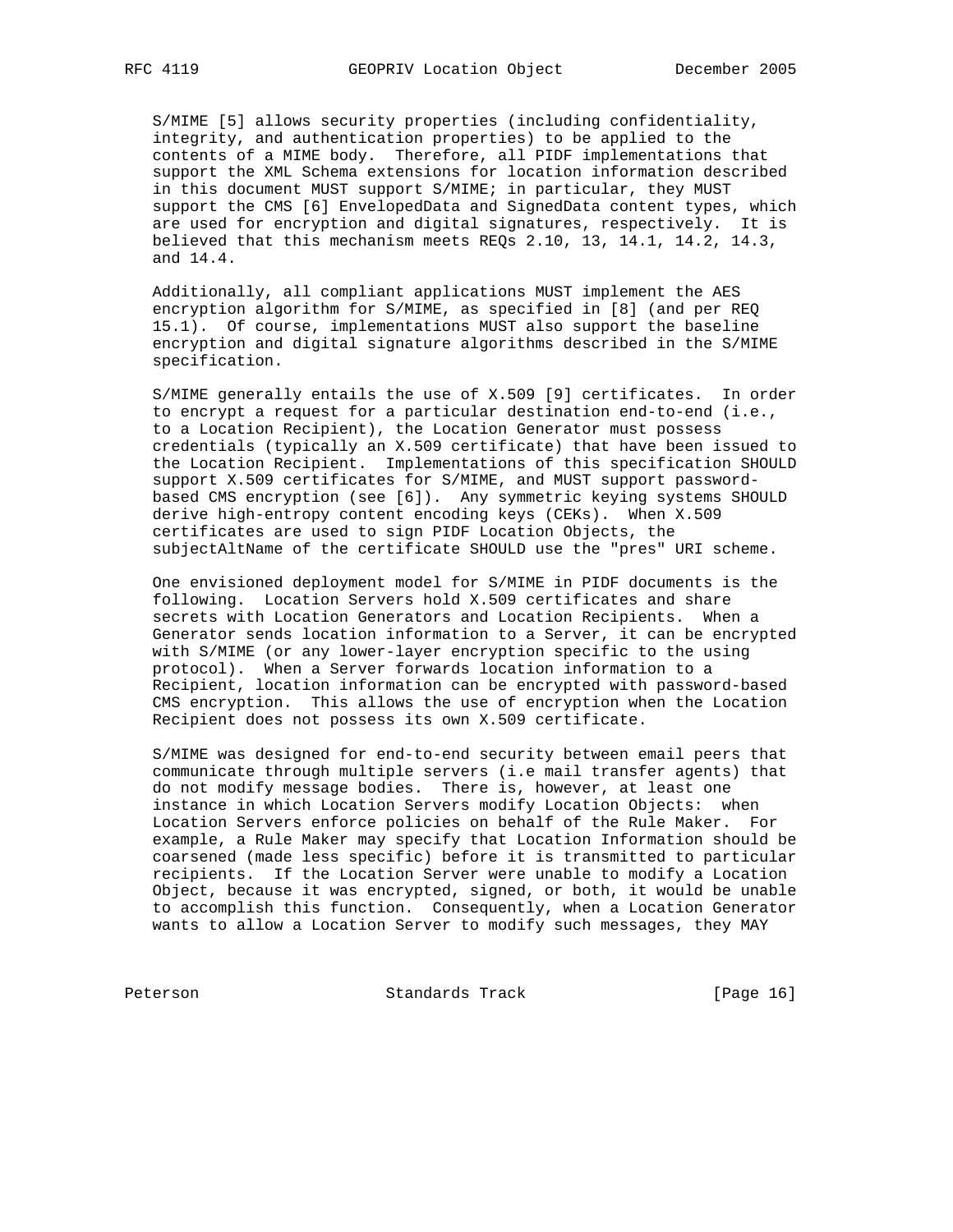encrypt such messages with a key that can be decrypted by the Location Server (the digital signature, of course, can still be created with keying material from the Location Generator's certificate). After modifying the Location Object, the Location

 Server can re-sign the Object with its own credentials (encrypting it with any keys issued to the Location Recipient, if they are known to the Server).

 Note that policies for data collection and usage of location information, in so far as they are carried within a location object, are discussed in Section 2.2.2.

5. Security Considerations

 The threats facing an Internet protocol that carries geolocation information are detailed in [16]. The requirements that were identified in that analysis of the threat model were incorporated into [10], in particular within Section 7.4. This document aims to be compliant with the security requirements derived from those two undertakings, in so far as they apply to the location object itself (as opposed to the using protocol).

 Security of the location object defined in this document, including normative requirements for implementations, is discussed in Section 4. This security focuses on end-to-end integrity and confidentiality properties that are applied to a location object for its lifetime via S/MIME.

 Security requirements associated with using protocols (including authentication of subscribers to geographical information, etc.) are outside the scope of this document.

## 6. IANA Considerations

#### 6.1. 'method' Tokens

 This document requests that the IANA create a new registry for 'method' tokens associated with the PIDF-LO object. 'method' tokens are text strings designating the manner in which location information in a PIDF-LO object has been derived or discovered. Any party may register new 'method' tokens with the IANA, as needed, on a first come-first-serve basis.

 This section pre-registers 7 new 'method' tokens associated with the 'method' element described above in Section 2.2.3:

Peterson Standards Track [Page 17]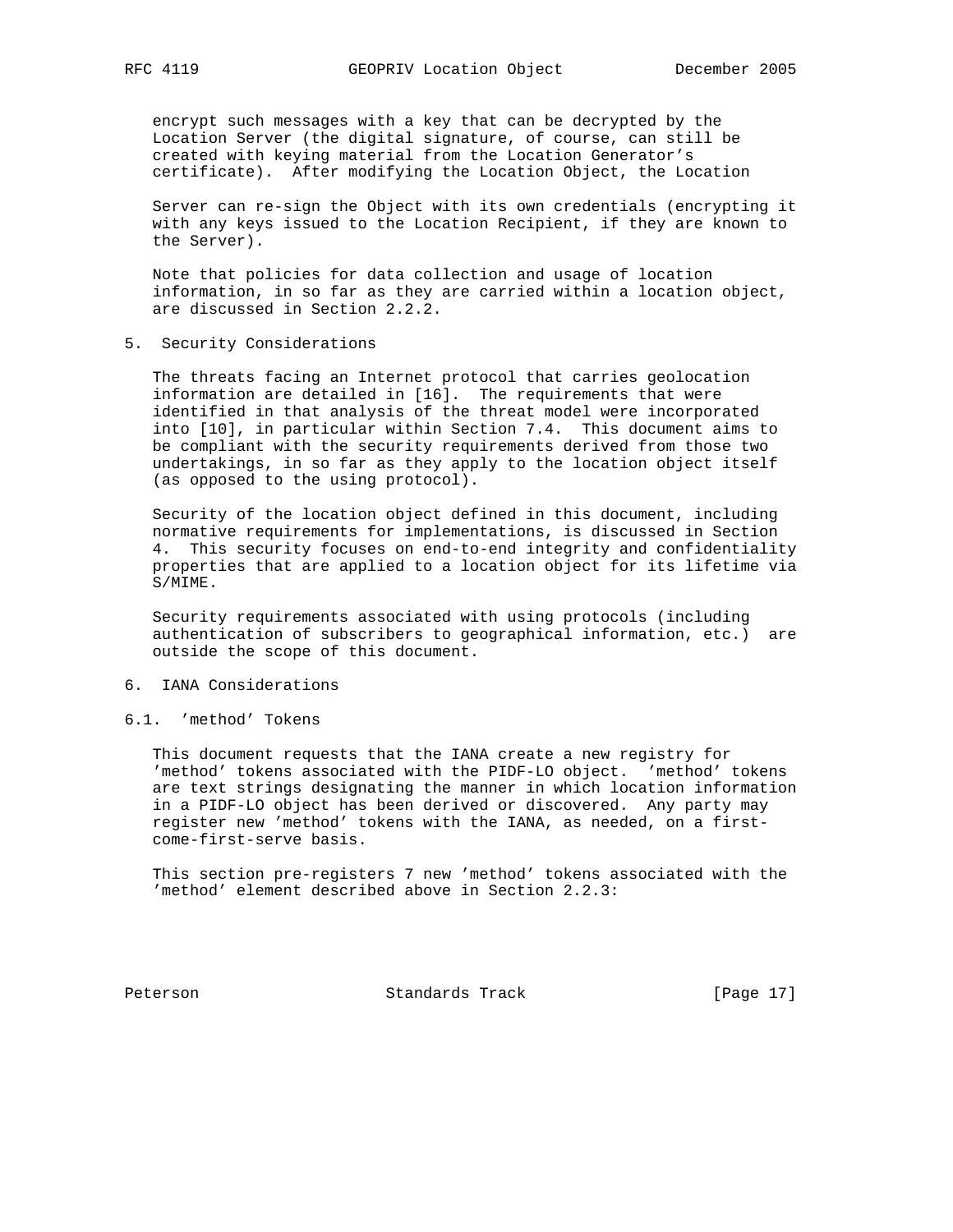GPS: Global Positioning System A-GPS: GPS with assistance Manual: entered manually by an operator or user, e.g., based on subscriber billing or service location information DHCP: provided by DHCP (used for wireline access networks, see 802.11 below) Triangulation: triangulated from time-of-arrival, signal strength, or similar measurements Cell: location of the cellular radio antenna 802.11: 802.11 access point (used for DHCP-based provisioning over wireless access networks)

6.2. 'provided-by' Elements

 This document requests that IANA create a new registry of XML namespaces for 'provided-by' elements for use with PIDF-LO objects. Registrations of new XML namespaces that are used for 'provided-by' MUST be reviewed by an Expert Reviewer designated by the IESG.

 This document pre-registers a single XML namespace for 'provided-by', which is given in Appendix A.

6.3. URN Sub-Namespace Registration for urn:ietf:params:xml:ns:pidf:geopriv10

 This section registers a new XML namespace, as per the guidelines in [4].

 URI: The URI for this namespace is urn:ietf:params:xml:ns:pidf:geopriv10. Registrant Contact: IETF, GEOPRIV working group, (geopriv@ietf.org), Jon Peterson (jon.peterson@neustar.biz). XML:

BEGIN

```
 <?xml version="1.0"?>
 <!DOCTYPE html PUBLIC "-//W3C//DTD XHTML Basic 1.0//EN"
      "http://www.w3.org/TR/xhtml-basic/xhtml-basic10.dtd">
 <html xmlns="http://www.w3.org/1999/xhtml">
 <head>
  <meta http-equiv="content-type"
     content="text/html;charset=iso-8859-1"/>
  <title>GEOPRIV PIDF Extensions</title>
 </head>
 <body>
   <h1>PIDF Extensions of Geographical Information and Privacy</h1>
   <h2>urn:ietf:params:xml:ns:pidf:geopriv10</h2>
   <p>See <a href="ftp://ftp.rfc-editor.org/in-notes/rfc4119.txt">
```
Peterson Standards Track [Page 18]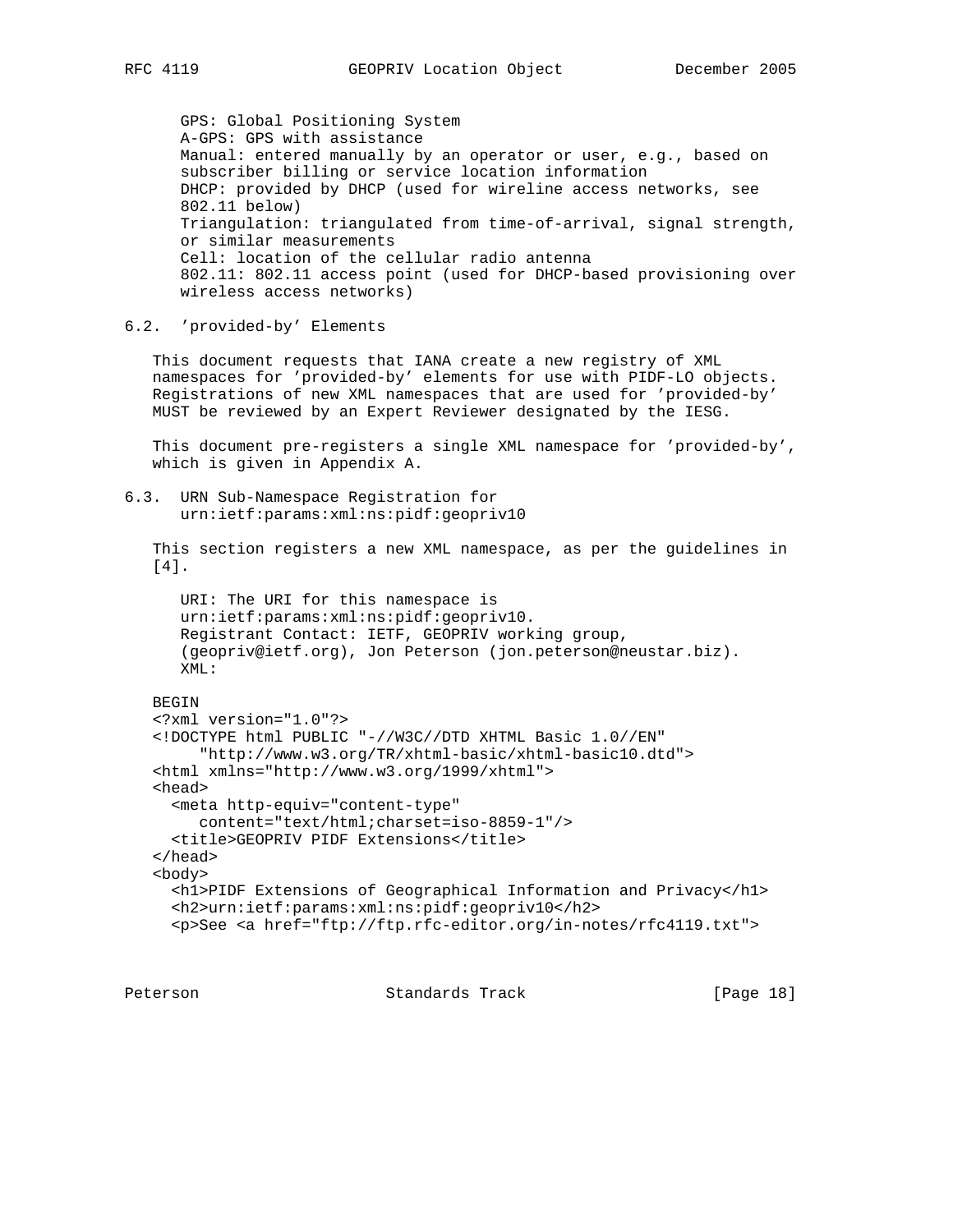RFC4119</a>.</p> </body> </html> END

7. Acknowledgements

 This document was produced with the assistance of many members of the GEOPRIV IETF working group. Special thanks to Carl Reed of OpenGIS for a close read of the document.

 The civic location format described in this document was proposed by Henning Schulzrinne for communicating location information in DHCP, and has been appropriated in its entirety for this document.

 James M. Polk provided the text related to the 'method' element, and much of the text for the 'provided-by' element. The text of Appendix A was written by Nadine Abbott.

Peterson Standards Track [Page 19]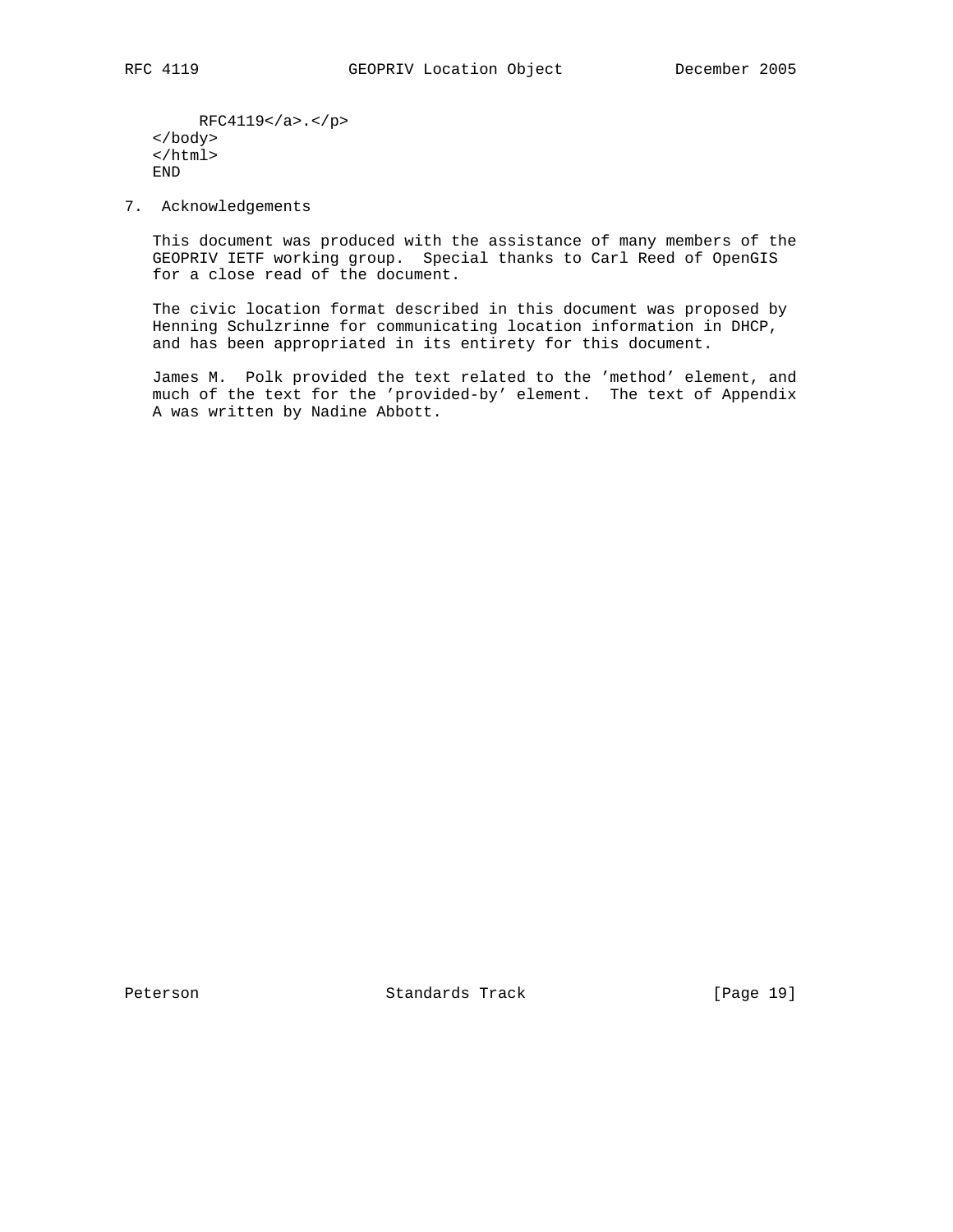## A. Appendix: NENA Provided-By Schema

 The following registers the XML namespace urn:ietf:params:xml:ns:pidf:geopriv10:dataProvider and the associated schema below, for usage within the 'provided-by' element of PIDF-LO. The dataProvider namespace was developed by the US National Emergency Number Administration (NENA) for next-generation emergency communications needs.

 This appendix is non-normative for implementers of PIDF-LO implementations and MAY support the dataProvider namespace. Other registrants of 'provided-by' namespaces are invited to use the registration below as an informative example.

```
 URI: The URI for this namespace is
 urn:ietf:params:xml:ns:pidf:geopriv10:dataProvider
 Registrant Contact: NENA, VoIP working group & IETF, GEOPRIV
 working group, (geopriv@ietf.org), Nadine Abbott
 (nabbott@telcordia.com).
 XML:
```
## BEGIN

```
 <?xml version="1.0"?>
 <!DOCTYPE html PUBLIC "-//W3C//DTD XHTML Basic 1.0//EN"
      "http://www.w3.org/TR/xhtml-basic/xhtml-basic10.dtd">
 <html xmlns="http://www.w3.org/1999/xhtml">
 <head>
   <meta http-equiv="content-type"
     content="text/html;charset=iso-8859-1"/>
   <title>NENA dataProvider Schema for PIDF-LO</title>
 </head>
 <body>
   <h1>NENA dataProvider Schema for 'provided-by' in PIDF-LO</h1>
   <h2>urn:ietf:params:xml:ns:pidf:geopriv10:dataProvider</h2>
   <p>See <a href="ftp://ftp.rfc-editor.org/in-notes/rfc4119.txt">
     RFC4119</a>.</p>
 </body>
 </html>
 END
```
Peterson Standards Track [Page 20]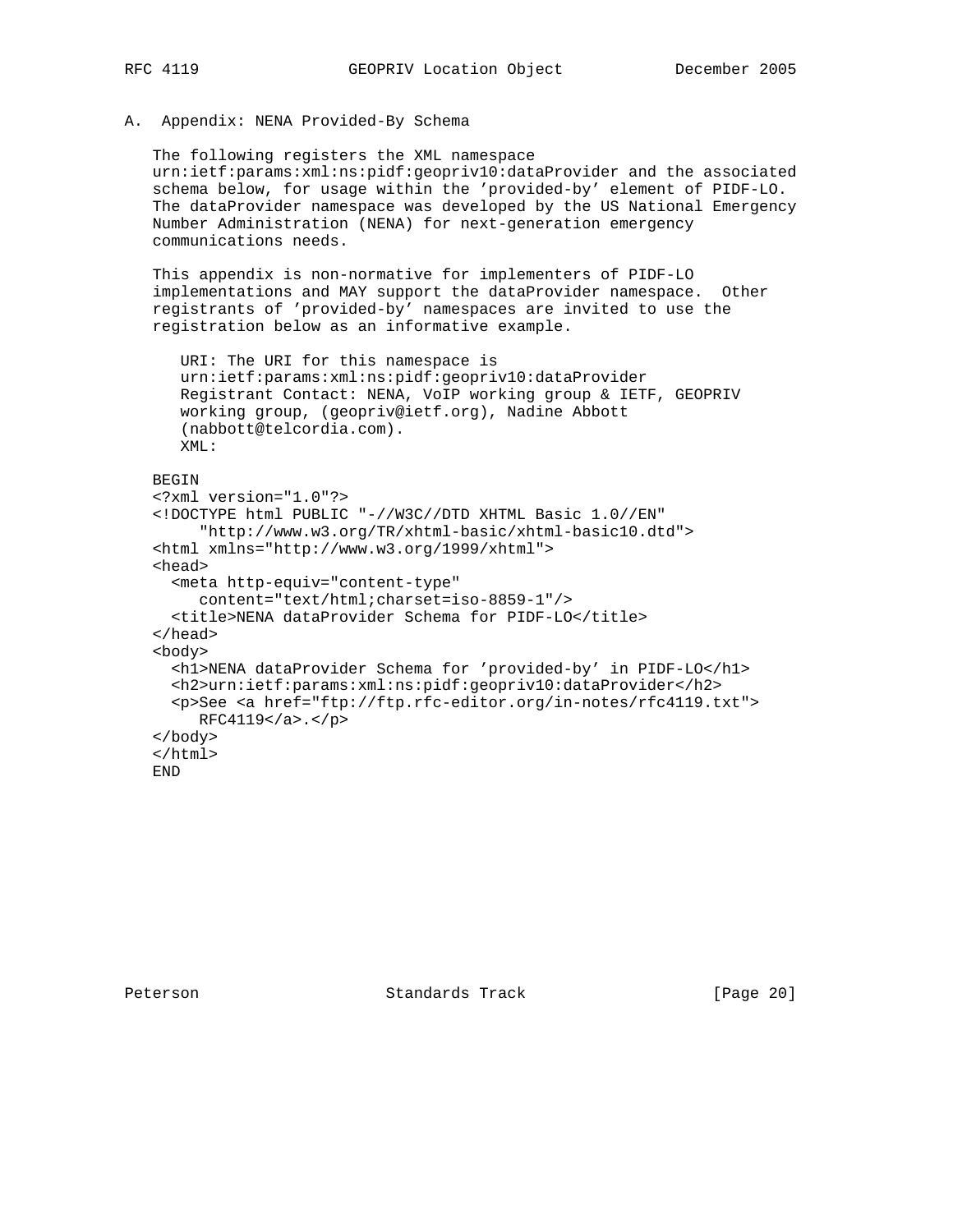# A.1. dataProvider XML Schema

<?xml version="1.0" encoding="UTF-8"?> <!-- edited with XMLSPY v5 rel. 3 U (http://www.xmlspy.com) by Patricia Bluhm (HBF Group) --> <xs:schema targetNamespace="urn:ietf:params:xml:ns:pidf:geopriv10:dataProvider" xmlns:tns="urn:ietf:params:xml:ns:pidf:geopriv10:dataProvider" xmlns:xs="http://www.w3.org/2001/XMLSchema" elementFormDefault="qualified" attributeFormDefault="unqualified"> <xs:element name="nena" type="tns:DataProviderIDType"/> <xs:complexType name="DataProviderIDType"> <xs:annotation> <xs:documentation>NENA registered Company ID for Service Provider supplying location information</xs:documentation> </xs:annotation> <xs:all> <xs:element name="DataProviderID" type="tns:NENACompanyIDType" minOccurs="0"/> <xs:element name="TelURI" type="tns:TelURI\_24x7Type" minOccurs="0"/> <xs:element name="URL" type="xs:anyURI" minOccurs="0"/> </xs:all> </xs:complexType> <xs:simpleType name="NENACompanyIDType"> <xs:annotation> <xs:documentation>NENA registered Company ID.</xs:documentation> </xs:annotation> <xs:restriction base="xs:string"> <xs:maxLength value="5"/> </xs:restriction> </xs:simpleType> <xs:simpleType name="TelURI\_24x7Type"> <xs:annotation> <xs:documentation>24x7 Tel URI for the caller's [location data] service provider. To be used for contacting service provider to resolve problems with location data. Possible values TN number, enumerated values when not available.</xs:documentation> </xs:annotation> <xs:union memberTypes="xs:anyURI"> <xs:simpleType> <xs:restriction base="xs:string"> <xs:maxLength value="10"/> <xs:enumeration value="NOT FOUND"/>

Peterson **Standards Track** [Page 21]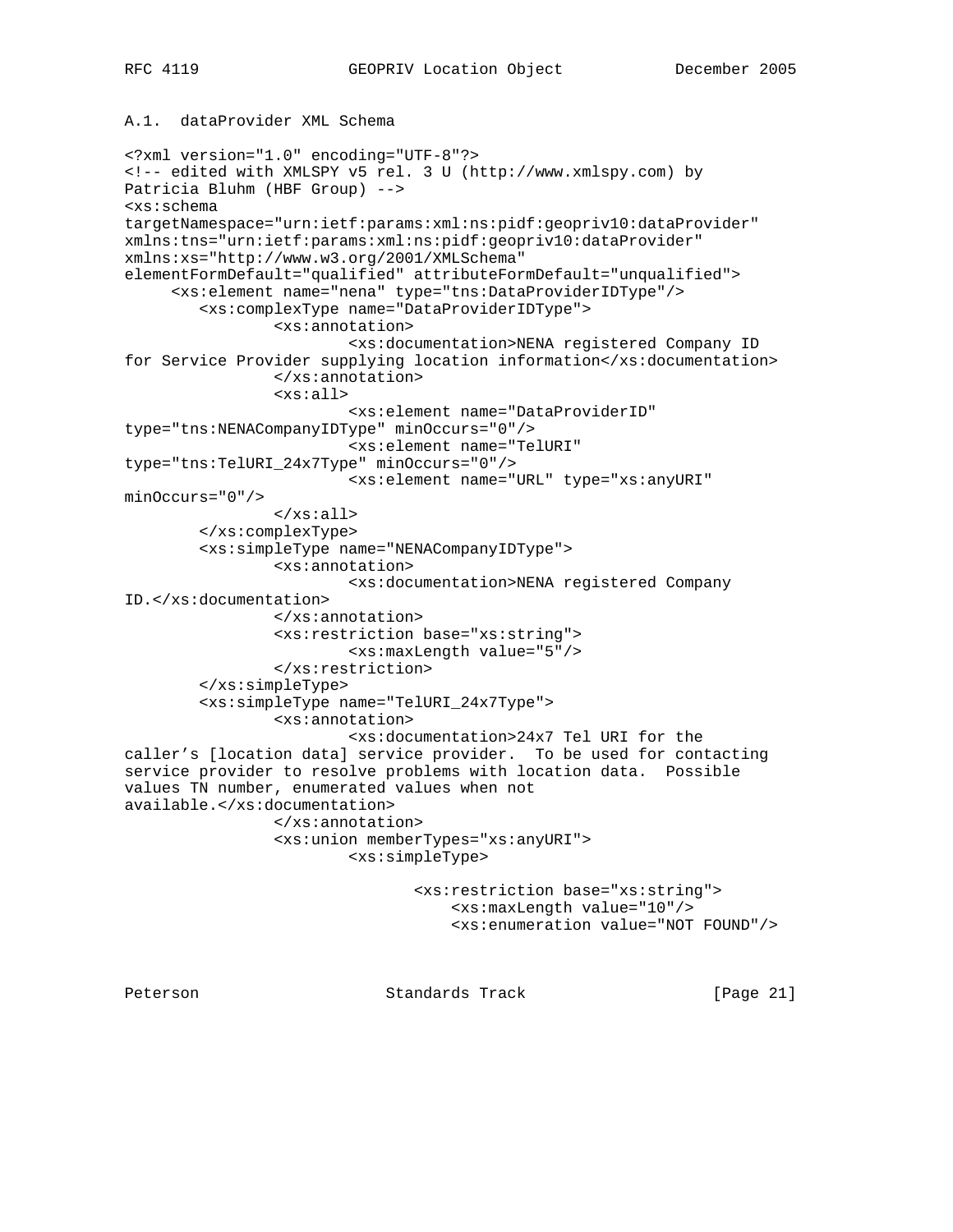<xs:enumeration value="UNAVAILABLE"/> </xs:restriction> </xs:simpleType>

 </xs:union> </xs:simpleType>

</xs:schema>

Normative References

- [1] Bradner, S., "Key words for use in RFCs to indicate requirement levels", BCP 14, RFC 2119, March 1997.
- [2] Sugano, H., Fujimoto, S., Klyne, G., Bateman, A., Carr, W., and J. Peterson, "Presence Information Data Format (PIDF)", RFC 3863, August 2004.
- [3] Peterson, J., "Common Profile for Presence (CPP)", RFC 3859, October 2003.
- [4] Mealling, M., "The IETF XML Registry", RFC 3688, BCP 81, January 2004.
- [5] Ramsdell, B., "Secure/Multipurpose Internet Mail Extensions (S/MIME) Version 3.1 Message Specification", RFC 3851, July 2004.
- [6] Housley, R., "Cryptographic Message Syntax (CMS)", RFC 3852, July 2004.
- [7] Levinson, E., "Content-ID and Message-ID Uniform Resource Locators", RFC 2392, August 1998.
- [8] Schaad, J., "Use of the Advanced Encryption Standard (AES) Encryption Algorithm in Cryptographic Message Syntax (CMS)", RFC 3565, July 2003.
- [9] Ramsdell, B., "Secure/Multipurpose Internet Mail Extensions (S/MIME) Version 3.1 Certificate Handling", RFC 3850, July 2004.

Informative References

- [10] Cuellar, J., Morris, J., Mulligan, D., Peterson, J., and J. Polk, "Geopriv Requirements", RFC 3693, February 2004.
- [11] Morris, J., Mulligan, D., and J. Cuellar, "Core Privacy Protections for Geopriv Location Object", Work in Progress, June 2003.

Peterson Standards Track [Page 22]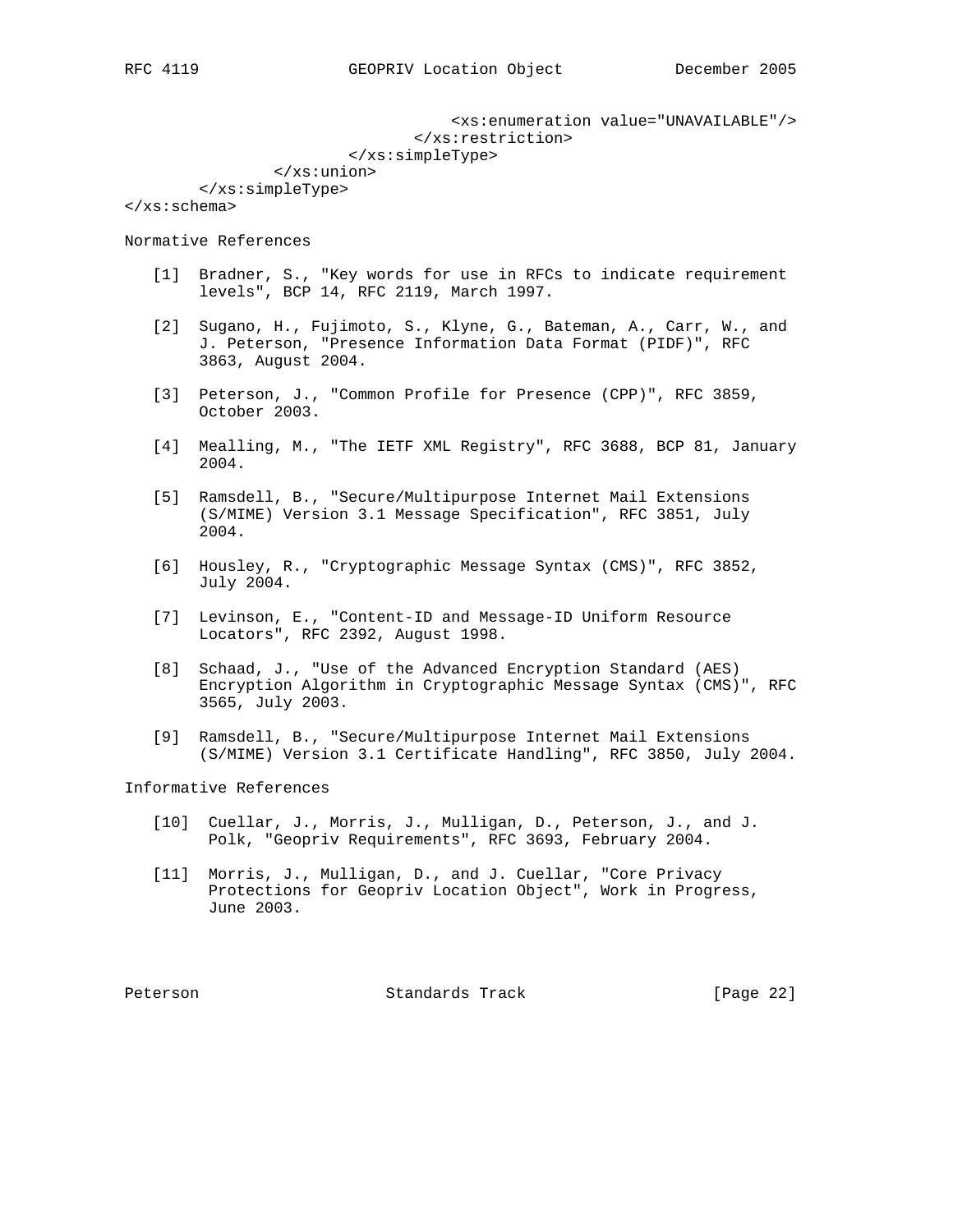- [12] Day, M., Rosenberg, J., and H. Sugano, "A Model for Presence and Instant Messaging", RFC 2778, February 2000.
- [13] Peterson, J., "A Presence Architecture for the Distribution of Geopriv Location Objects", Work in Progress, February 20003.
- [14] Rosenberg, J., Schulzrinne, H., Camarillo, G., Johnston, A., Peterson, J., Sparks, R., Handley, M., and E. Schooler, "SIP: Session Initiation Protocol", RFC 3261, May 2002.
- [15] OpenGIS, "Open Geography Markup Language (GML) Implementation Specification", OGC 02-023r4, January 2003, <http://www.opengeospatial.org/specs/?page=specs>.
- [16] Danley, M., Mulligan, D., Morris, J., and J. Peterson, "Threat Analysis of the Geopriv Protocol", RFC 3694, February 2004.

Author's Address

 Jon Peterson NeuStar, Inc. 1800 Sutter St Suite 570 Concord, CA 94520 US

 Phone: +1 925/363-8720 EMail: jon.peterson@neustar.biz URI: http://www.neustar.biz/

Peterson Standards Track [Page 23]